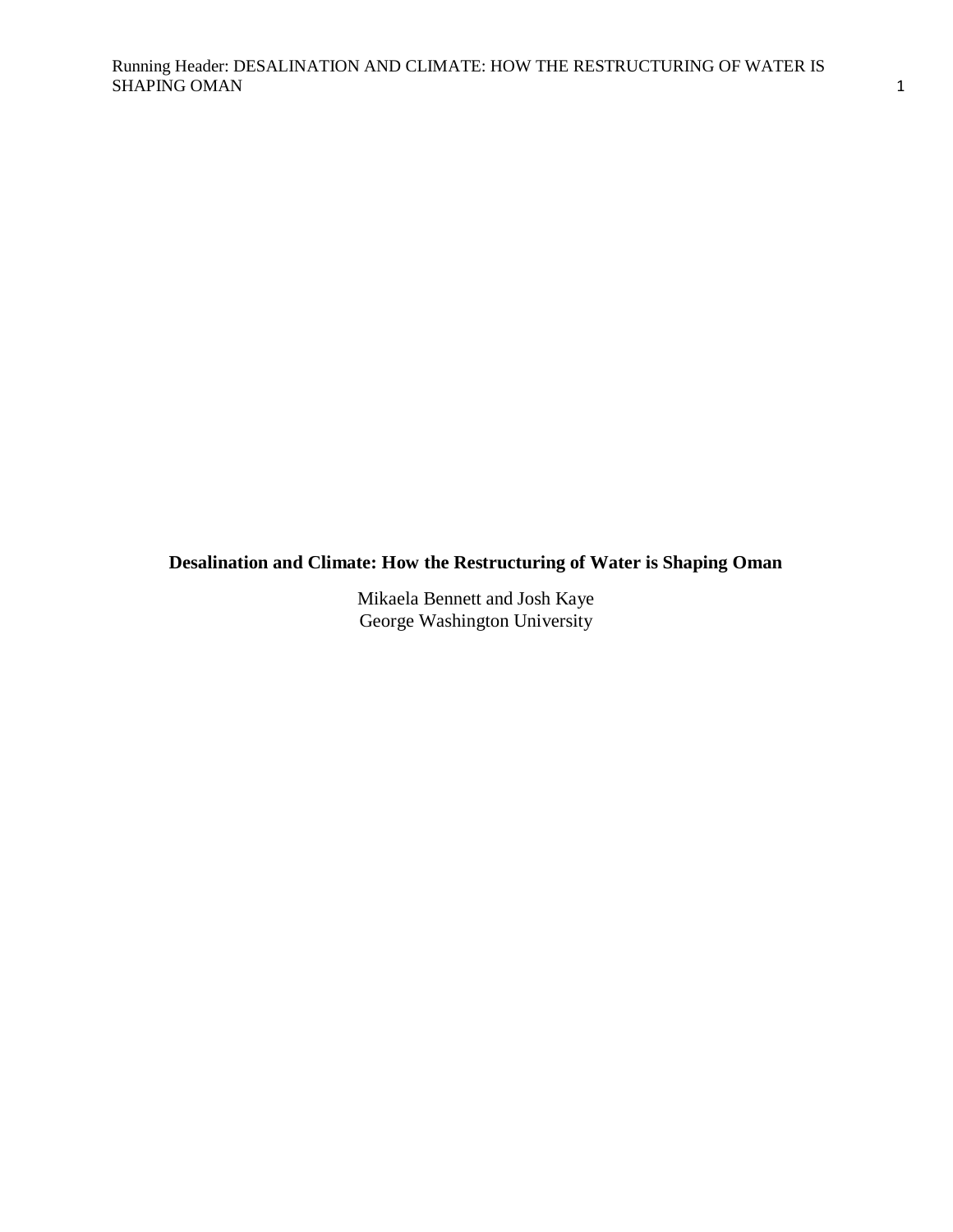#### **Introduction**

As the effects of climate change begin to manifest in the Persian Gulf region, oil-producing states are beginning to witness the consequences of climate change in the region. While researchers have generated substantial material predicting an array of environmental outcomes, little work has been done to translate those efforts in terms of human impact. This study attempts to contribute to understandings of the human (social, political, and economic) impact of climate change and rapid technological change in the Persian Gulf region through an analysis of Oman"s adaptation efforts. Our work builds on existing scientific literature which describes environmental effects and provides projections for the expected environmental impact of climate change. We used this scientific research as a departure point in order to explore the social, economic, and political effects of water scarcity and technology in Oman.

As a critically water-scarce country, Oman has devoted significant efforts to water resource management in the past. These technological adaptations fit roughly into three strategic phases. Despite these adaptations, current and future environmental change is intensifying the challenge of water scarcity in Oman. In this paper we use political ecology to analyze how the physical restructuring of water, due to a changing climate and the widespread implementation of technological adaptation such as desalination, bureaucracy, and infrastructure, is altering social and economic arrangements in Oman. A political ecology approach reveals a mutually generative process in which human adaptation attempts to shape climatic outcomesand is in turn shaped by climatic factors. The result is a networked and negotiated process of adaptation which exists at the intersection of divergent paradigms and eludes simplistic categorization. Our results reveal key limitations to the adaptive capacity of the Omani government and the inevitable social and economic restructuring which is the result.

#### **Literature Review**

#### **Introduction**

In this study we will use political ecology to analyze the structural realities of water scarcity and adaptive technology and how they interface with social, economic, and political systems. This research focuses on two variables in this social-economic-political network: climate and technology. In preparation for this work, we review previous work in political ecology related to our topic and outline our definition of political ecology. We also touch on how existing power structures affect climate change adaptation efforts and the need to be aware of the ways in which adaptation can exacerbate or ameliorate inequality. We conclude with a survey of literature which deals with the intersection between society and technological change. This section problematizes modernization theory and development studies as appropriate frames for this study and explains our choice of a political ecology approach focused on two specific variables: climate and technology.

#### **Political Ecology**

Most definitions of political ecology place an emphasis on political economy, formal political institutions, and environmental change. The term first occurred in Eric Wolf"s article, "Ownership and Political Ecology", in which he stressed a need to study ecological contexts alongside social and political history, and inter-group relations (Wolf, 1972). Later work has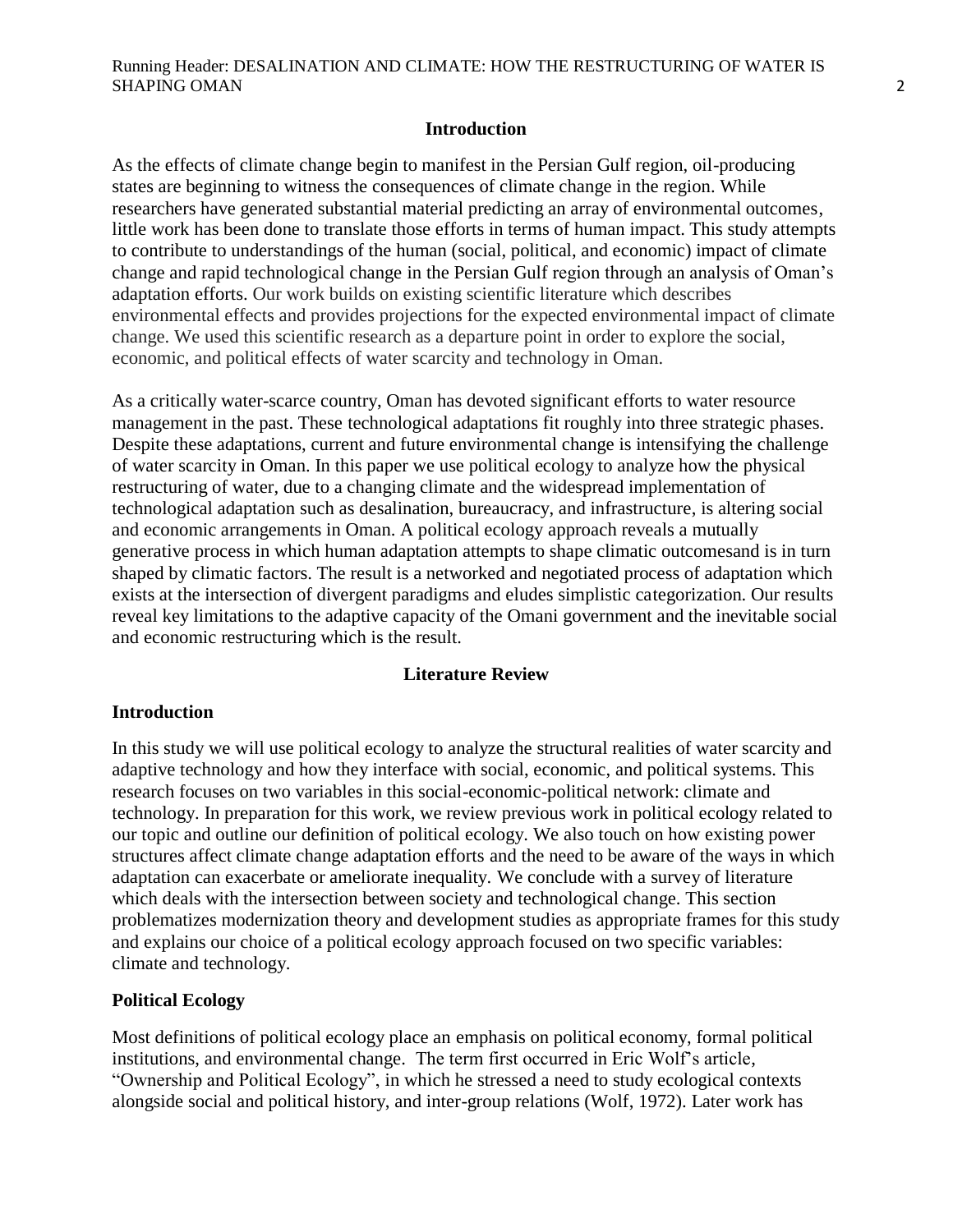sought to expand political ecology beyond political economy. Timothy Mitchell argues that political ecology is a process in which the architecture of causality between environmental factors and human actions becomes increasingly complex as environment and human action mutually shape social, economic, and political dynamics (Mitchell, 2001). A key component of Mitchell"s analysis is the "agency" of non-human objects, which acknowledges that non-human artefacts, animals, and other phenomena can be said to "act" within a political ecology network. Karen Bakker reinforces the idea by adding that, "...political ecology not only begins from the assumption that socio-economic and environmental change are co-produced, but also broadens the set of actors - non-humans, as well as humans - who are considered both as objects of study, and also as holders of legitimate claims to equitable treatment," (Bakker, 2011, 363).

# **Our View on Political Ecology**

We use a traditional definition of political ecology to examine our two central themes of the "non-human" climate and the "human" technology as both products and producers of human action. The non-human climate can be viewed as shaping human action by causing droughts, floods, or providing the means to develop agriculture. We refer to 'anthropomorphic' climate change to describe the way in which human actions instigate weather events. Humans also alter ecology by building dams, wells, and irrigation mechanisms to develop agriculture. In particular, we consider how technical adaptation to water scarcity interacts with social, economic, and political structures in Oman.

Our research addresses environmental inputs such as water scarcity, climate change, and salination in conjunction with the impact of official and unofficial human efforts to respond to these inputs. The result is a politicized analysis of environmental factors. Similar to Mitchell"s approach, this work reveals a highly interactive process in which the architecture of causality between environmental factors and human actions becomes increasingly complex as environment and human action mutually shape social, economic, and political dynamics. In order to discover these causal networks, we consider humans as "geographic agents", defined as actors who are enmeshed in complex interactions with technological objects and environment (Glacken, 1967). This includes a broad range of human action, including intentional adaptation and the "unthought known" of habitual, unconscious action (Rubenstein, 2010). In contrast to Mitchell"s environmental history, our research examines the present day and recent history in order to identify current processes between human and non-human actors such as anthropomorphic climate change and the resulting consequences of these actions.

# **Adaptation**

As described in our discussion of political ecology, we look at multi-directional flows of influence within networked systems. This can be characterized as the way that environmental factors shape human action, and conversely, the way that human action shapes the environment. In this section we focus on the literature which addresses the former of these two in order to set up our discussion of adaptation to climate change and water scarcity in Oman. Official discourse on climate change thus far has predominantly focused on mitigation, which attempts to prevent or reduce climate change. As the predicted effects of climate change begin to manifest, a transition from mitigation to adaptation strategies is gaining prominence (Fussel & Klein, 2002; Javeline, 2014; Howell, Capstick, & Whitmarsh, 2016).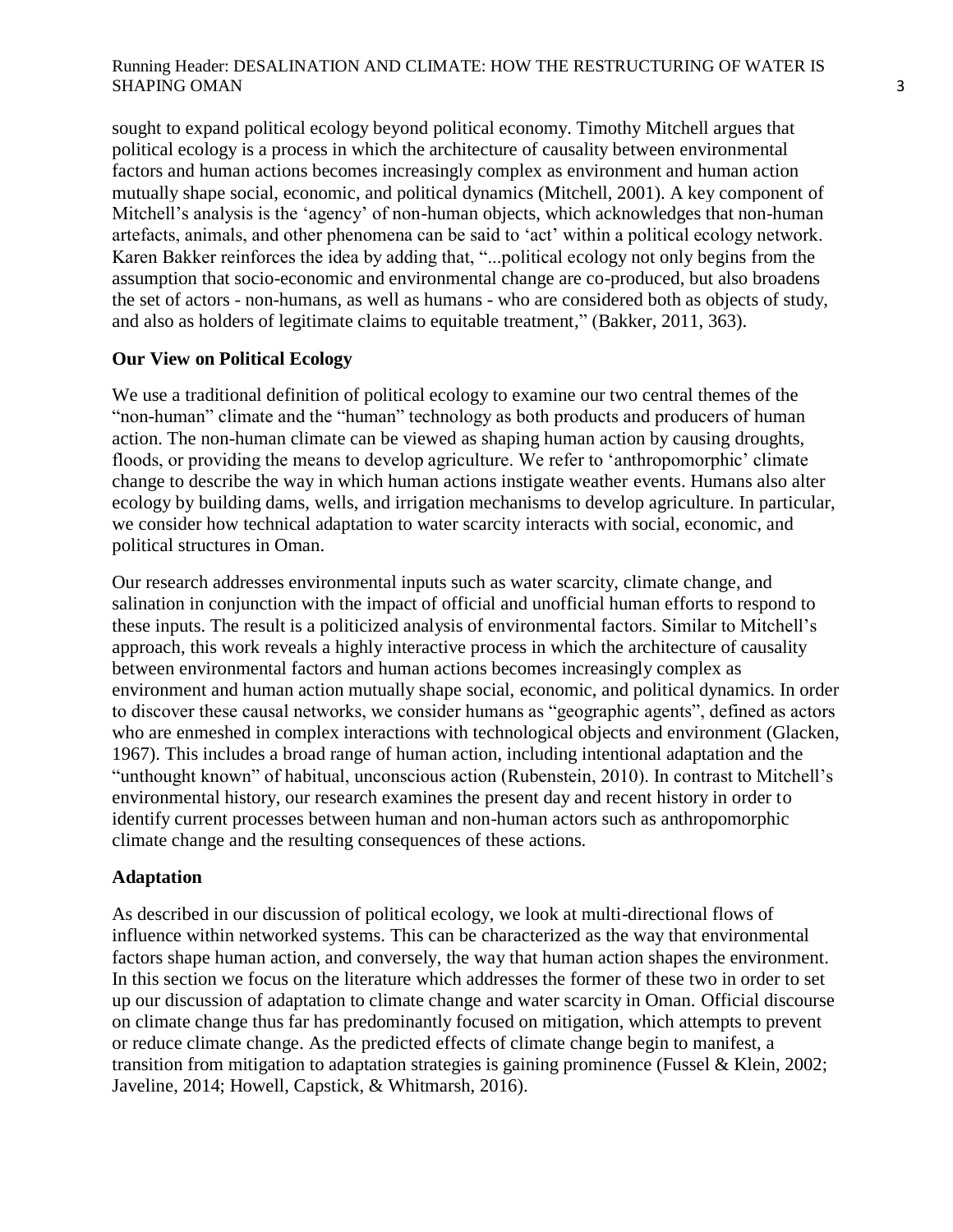Similarly, resilience policies have led the vanguard of policy discussions. Therefore, it is important to distinguish between resilience and adaptation. The IPCC definition for resilience, the "[d]egree to which a system rebounds, recoups, or recovers from a stimulus," is used to represent human responses to short-term environmental change, such as an unusually severe drought. The degree to which a system can respond to normal fluctuations in water availability or temperature would be considered resilience, for example. Adaptation, however, is "[t]he ability, competency, or capacity of a system to adapt to (to alter to better suit) climatic stimuli," (IPCC, 2001). This is synonymous with adaptive capacity. Adaptation is distinguished from resilience by taking the long view; it shapes action in response to a protracted or permanent change. An adaptation policy would be designed to address not just a single dry spell, but with the expectation of persistent reduction in rainfall over many years. Adaptation can be adopted concurrent with any mitigation or resilience efforts, but for some countries, such as Oman, adaptation is likely to be the primary response to climate change.

# **Adaptation in Oman: The Relevance of Political Ecology**

In Oman, research about water has tended to skew towards scientific vulnerability and efficiency assessments. The literature of adaptation to water scarcity in Oman currently displays an unfilled gap in assessing the vulnerability of Omani society and political economy. A more integrative approach would benefit Oman. We suggest an integrative analysis by way of political ecology which integrates technical and scientific analysis with social, economic, and political analysis.

It is vital to remember that adaptation planning is an inherently political endeavor, and that the social and economic effects of adaptation often have political consequences. In their case study, "Adaptation as a Political Process: Adjusting to Drought and Conflict in Kenya"s Drylands", Eriksen and Lind demonstrated how people can be forced to make adjustments to their livelihood, lifestyle, and their position in local power structures in response to climate change and adaptation policies. They emphasize that individuals undertake climatic adaptation in the context of political alliances, institutions, and government administration (Eriksen & Lind, 2008). While Kenya is admittedly a very different context from Oman, Eriksen and Lind provide an example of how adaptation can be politicized:

"[n]ational economic and political structures and processes affect local adaptive capacity in fundamental ways, such as through the unequal allocation of resources across regions, [and] development policy biased against pastoralism... conflict is part and parcel of the adaptation process…there are relative winners and losers of adaptation, but whether or not local adjustments to drought and conflict compound existing inequalities depends on power relations at multiple geographic scales that shape how conflicting interests are negotiated locally," (Eriksen & Lind, 2008, 817).

Therefore, we suggest that a better understanding of political dynamics in relation to climatic vulnerability and adaptation will positively support social, economic and political resilience in Oman.

#### **Regional Analysis Suggests Strong Need for Adaptation**

This analysis is particularly salient in the Middle East and Northern Africa (MENA) context of water scarcity. In their article "Climate Change Impacts in the Middle East and Northern Africa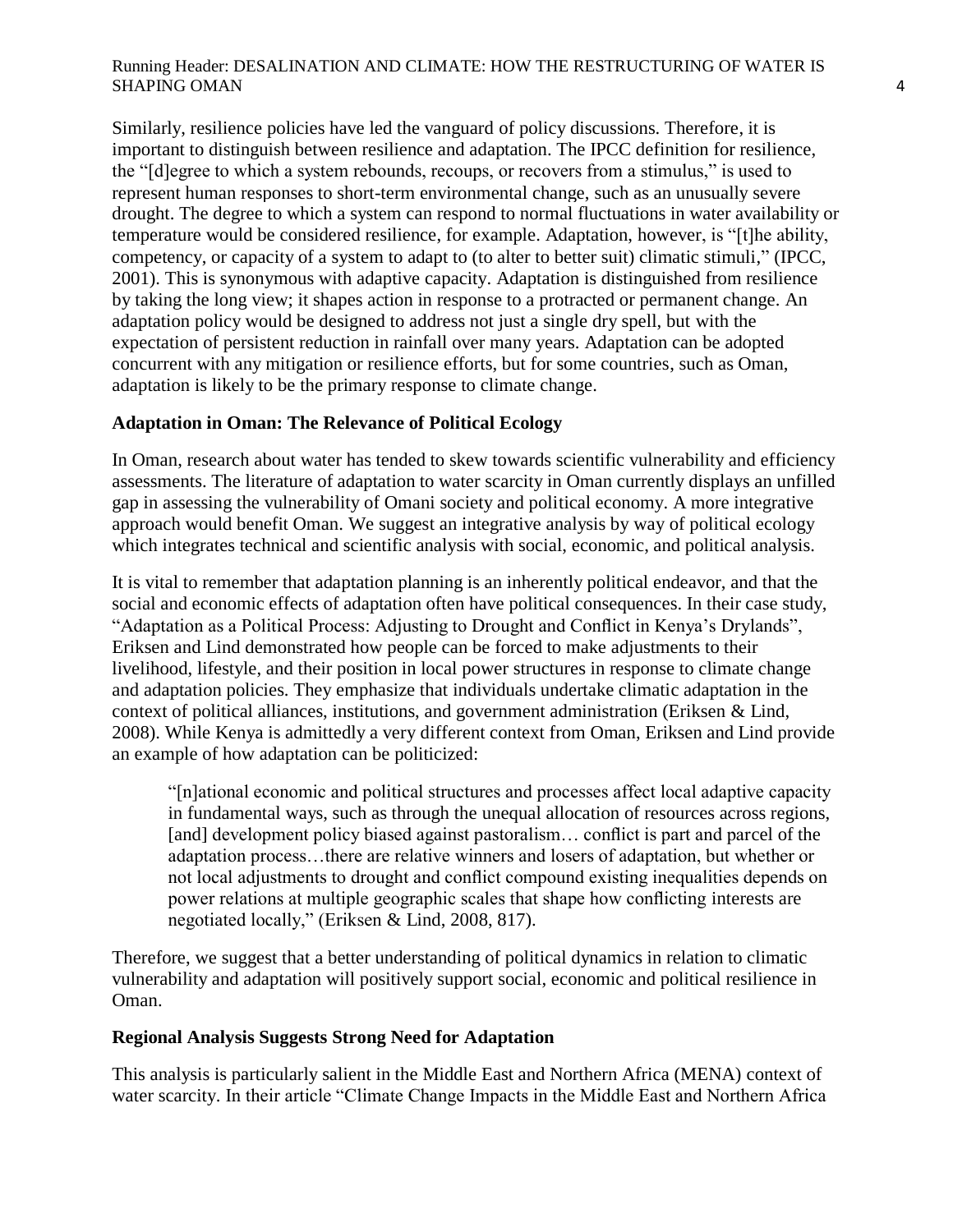(MENA) Region and their Implications for Vulnerable Population Groups," Waha et. al. predict that climate change will increase MENA rural poverty, drive farmers off their land, increase migration flows, potentially contributes to political instability, and may damage traditional societal structures (Waha et al., 2017). Our findings suggest that these areas of concern are highly relevant to Oman.

Usually undertaken as a last resort, internal and international migrations have been connected to extreme climate events and political instability. While Oman"s situation does not currently suggest the potential for crisis on this magnitude, it is useful to consider that migration may be adopted as an informal or formal adaptation (Habib, 2017; Schwartzstein, 2017; Selby, 2017; Selby, 2014; Gleik, 2017; Gleik, 2014; Kelley, 2017; Kelley, 2014; Hendrix, 2017). Tacoli describes migration as a form of adaptation, and describes how individuals change location in response to shortages, sometimes crossing international borders or contributing to urbanization in the process, in order to access more resources and stable shelter. She encourages politicians to adopt formal migration as part of adaptation strategy planning (Tacoli, 2009). Furthermore, in their article "Climate shocks and rural-urban migration in Mexico: exploring nonlinearities and thresholds," Nowrotzki et. al. find that "[p]olicy and programmatic interventions may...reduce climate induced rural-urban migration in Mexico through rural climate change adaptation initiatives, while also assisting rural migrants in finding employment and housing in urban areas to offset population impacts" (Nawrotzki et al., 2017, 1). The Omani government would benefit from a richer discussion of options and areas of concern regarding migration in designing future adaptation policy.

# **Society and Technology**

As stated earlier in the section on adaptation, this paper looks at multi-directional flows of influence within networked systems. We now look at literature which considers how human action shapes the environment. Desalination technology provides an uneasy transition, as it can properly be said to be both an adaptation as well as a human activity which shapes the environment. In this section we set up our approach to the effect of technology on environment and society. This topic might be approached via modernization theory or development theory. There are some drawbacks to these approaches, however, which we avoid by reframing our study as outlined below.

We will briefly address and dispense with the ideas of 'modernity' and 'modernization'. Then we will take a closer look at 'development', the successor to 'modernization', and touch on some of the criticisms which have been levied against development studies. We then discuss related issues, such as the use of terms like "traditional". Finally, we clarify how our approach detours these pitfalls by employing an a-normative view of "socio-technical change" and identifying the variables and relationships under consideration. By doing this using a political ecology approach we avoid narrowness which reifies technology or specific forms of economic or social development, or linearity which might not accommodate unexpected outcomes.

# **Modernity: Introducing the Problem**

This theoretical particularity is of special relevance to Oman. From 1970 onward, the Sultanate has engaged in a delicate balancing act between, on the one hand, rapid development and 'modernization', and on the other, curated narratives of 'traditional' society. Modernization is a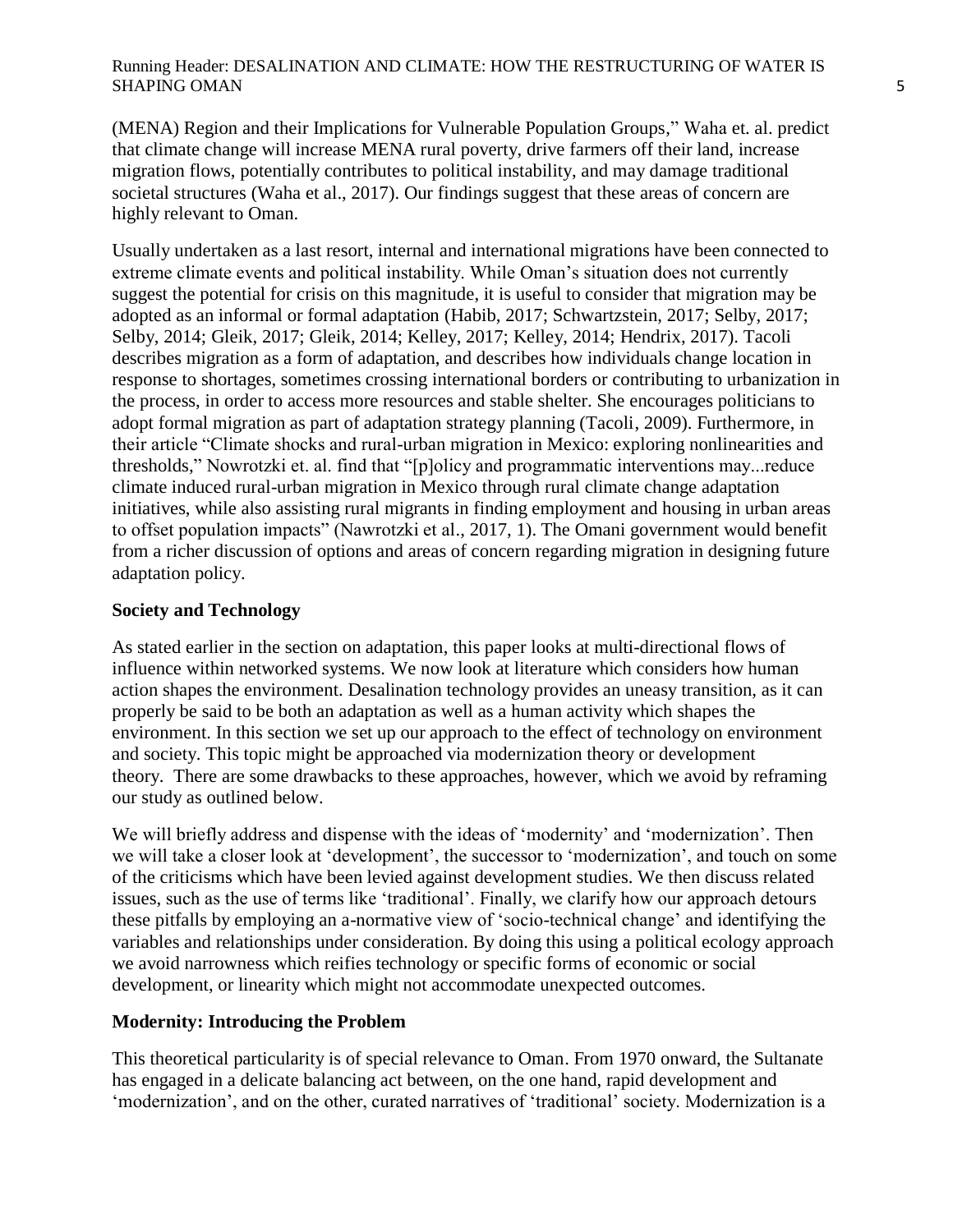term which has been so problematized and debated that it is difficult to know what is even meant by the word. Berger proposed that, "Modernization, … consists of the growth and diffusion of a set of institutions rooted in the transformation of the economy by means of technology," (Berger et al., 1974, 15). This definition fails to identify which "set of institutions" are included, the criteria for their selection, and the historical context of these institutions and criteria. It also does not specify what kind of "transformation" will take place. This emphasis on technology as a defining feature of civilization formed a central feature of modernization theory. The modernist emphasis on technology and transformation reinforced and manufactured global power structures based on the production of global winners and losers, however, and thereby entrapped whole continents in sweeping judgements of inequality.

# **Description of the Problems Posed by Modernization**

The shortcomings of Berger"s description point to some of the most critical issues plaguing modernization theory. Max Weber"s assertion that: "The fate of our times is characterized by rationalization and intellectualization and, above all, by the 'disenchantment of the world,"" (Isaac, 2015, 1), suggested that "progress" of a scientific and intellectual nature had delivered an elite class of society to an exclusive brand of enlightenment. Modernization theory was criticized for its elitist facilitation and colonial instrumentalization. Scholars of the Middle East, and particularly the Gulf region, would quickly recognize in the colonial and post-colonial history of the Middle East, a, "...self-confidence about the state's ability to foster progress and redirect human nature through top-down social engineering ...famously identified with high modernist ideology" (Isaac, 2015, 1). Oman's own close relationship with Britain has opened debates about the influence of modernist ideology and colonialism on Oman"s foundational state structures, infrastructure, and bureaucracy. Furthermore, attempts to decolonize modernization have largely failed, resulting in ambiguous and loaded terminology. For the purposes of this research we will avoid engaging in claims to modernization and modernity, which would only serve to muddy the discussion and distract from the subject we wish to address in this study.

# **After Modernism: Origins of Development Theory and Pitfalls**

After modernization, development studies gained traction as a way of thinking about rapid political, economic, and infrastructural change. Development studies have received criticism for furthering colonial attitudes and power structures through a kind of neoliberal paternalism. Where ideas of 'modernity' were rooted in the adoption of 'rationality' as a core value, 'development' tended to draw inspiration from Darwinian evolution.

Development was first created as something which was done by "First World" countries to "Third World" countries (Eisenstadt, 1973). This perspective highlights an implicit superiority complex which haunts development studies. Beyond theory, the practical application of 'development' policies often perpetuated inequality intentionally. Colonial powers frequently leveraged development projects such as roads, railways, and dams in order to facilitate control of their colonial subjects (Piper, 2014). More recent postcolonial approaches to development, such as IMF and World Bank financing in the 1970"s-1980"s, manipulated and coerced less "developed" countries to abandon social, political, and economic arrangements which did not conform to an extreme neoliberal vision of the world order. Contemporary 'development' efforts through international aid, IGOs, philanthropy, and humanitarian NGOs, continue to stumble on the hubris that is Western problem-solving in non-Western contexts, often in spite of good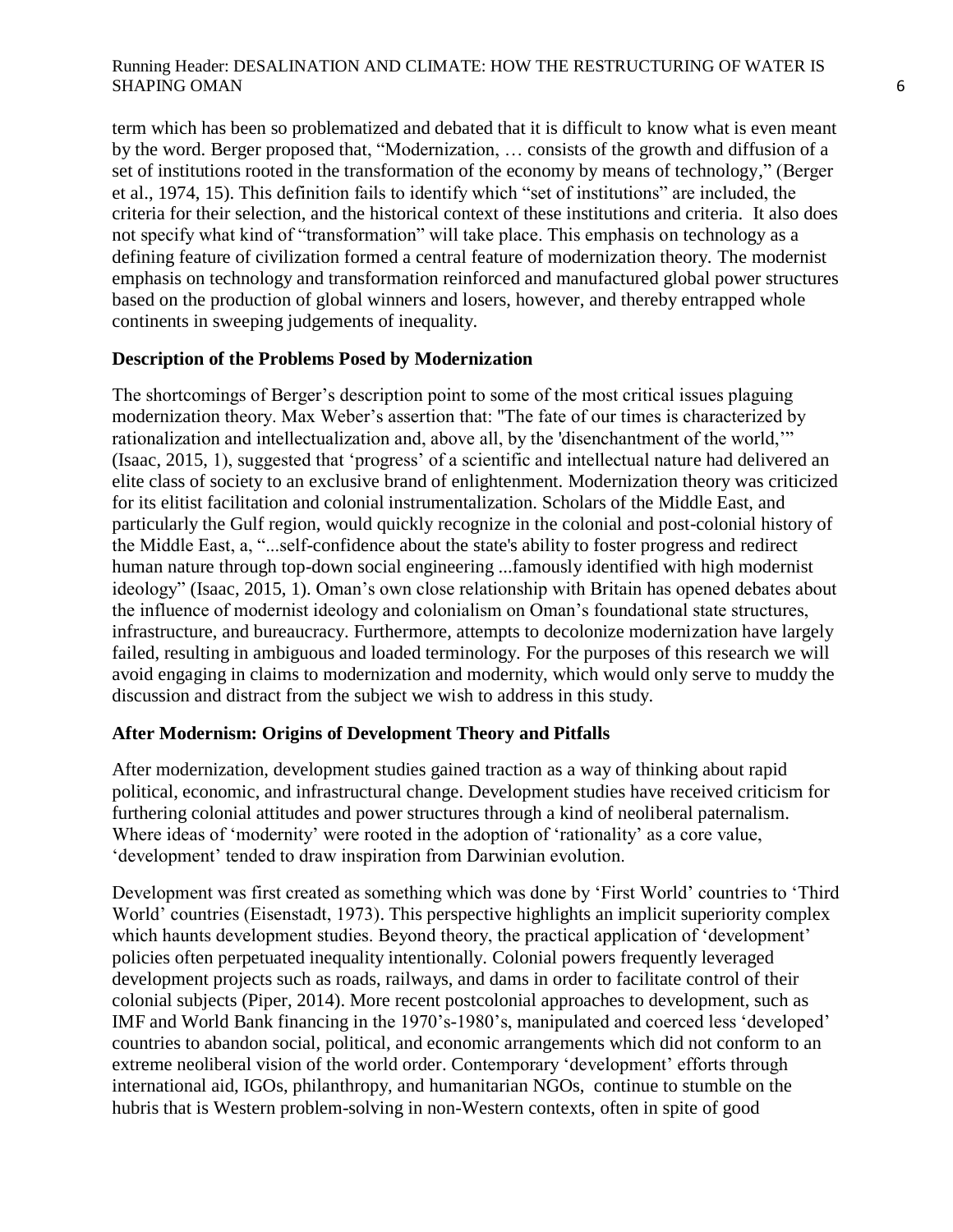intentions. Given our positionality as American researchers in Oman, it is important to avoid framings which perpetuate hierarchical or normative narratives and expectations. By fronting Omani voices, specifically identifying our variables in non-normative terms, and analyzing networked systems we hope to generate constructive feedback which respects and supports the unique needs and achievements of Oman"s people.

In discussing the limits of development studies, we would be remiss in not acknowledging the way in which these limitations affected the use of the terms 'tradition' and 'traditional'. While it can be challenging to find alternate wording to express what is often described by "tradition", it should be noted that "developed" societies have frequently been posited in contrast to "traditional" societies. This juxtaposition incorrectly implies a backwardness and deficiency inherent to 'traditional' societies. Worse, these claims often rely on racial and religious predeterminism, implicitly or explicitly.

#### **Development's Antithesis: Tradition**

While 'traditional' is a term frequently embraced by the Omani government and Omani people, it can sometimes have the unintended effect of obscuring and flattening the ingenuity or value of "traditional" society and technology by way of simplification and condescension. In societies which have embraced a neoliberal vision of linear progress, 'traditional' is usually posed as the antonym to "progress", tinged by backwardness, romance, and inferiority. As has been demonstrated in many contexts around the world, however, traditional practices which are the product of generations of experience often hold wisdom which is superior to recent practices or can be combined with new innovations to great benefit. It is also helpful to be aware of the subjective meaning of "tradition" in Oman. In the Omani context there is no one delimited period in time or social context which constitutes a homogenous "traditional" identity or set of practices. Rather, Oman's history is uniquely rich in its social diversity. When using or reading these terms it is useful to bear the inconsistent history of them in mind in order to avoid inaccurate judgements. Oman's official narrative seemingly draws a clear line between 'traditional' and "development". In practice, however, Oman continues to support a unique fusion of these ideals.

The relevance to our research of these terms lies in the application of "traditional" to many of the behaviors which we will consider. To avoid ambiguity, we will clarify the scope of behaviors which this encompasses. Although 'traditional culture' is often romanticized and limited to a narrow range of activities (particularly the arts), traditional behaviors encompass a wide range of socially valuable human activity, to include the mundane and procedural. Mandana Limbert's ethnographic work in Oman revealed how the daily mechanics of water management can be every bit as rich in social and cultural significance as a song. In one chapter she describes an Omani man who still maintains an ox-and-pulley well system, a method which has largely fallen out of use in Oman. His character is significant in her narrative because of his habit of recording the pulley system on cassette tapes. He then drives his car around town listening to the sounds of squealing pulleys, sloshing water, and heavy ox breaths as if they were songs on the radio (Limbert, 2010). Limbert"s work describes a lived dialogue between "nostalgia" and "modernity", and discusses the role of urban migration, religion, and national development narratives on Omani sociality and water use. In our research we looked for this kind of socio-technical interplay. In order to avoid the diminishment of Omani society or technology, we should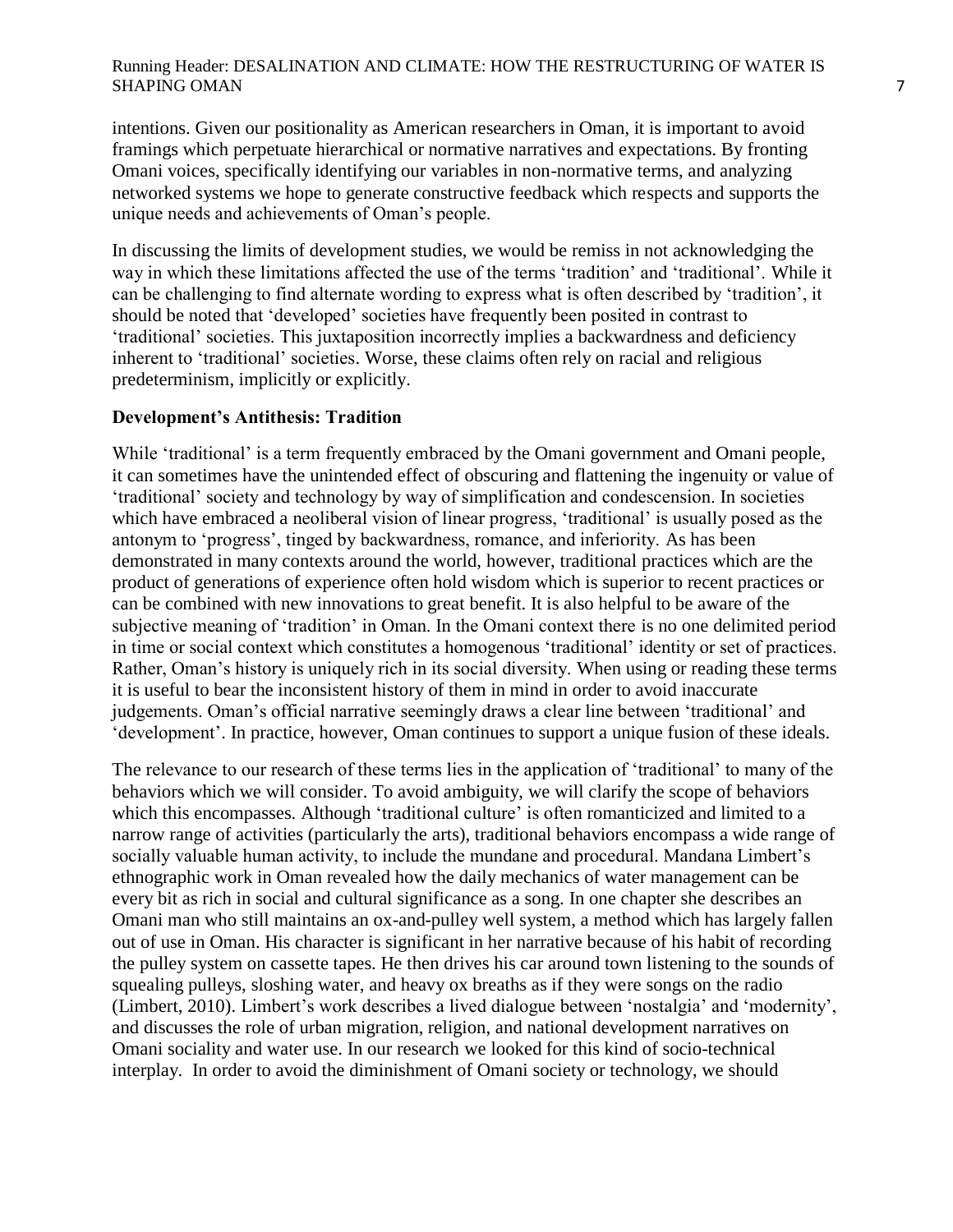reframe our discussion to acknowledge the complicated reality which exists at the nexus of, or in spite of, a 'tradition' and 'development' binary.

#### **Outlining Our Approach: Technology and Climate**

In our paper we look at water in its multiple localized meanings and roles to understand how two variables, adaptive technology and climate change, are affecting Omani society, economy, and politics. By isolating technology and climate as our primary variables in a highly networked system, we refocus our approach in order to avoid the shortcomings of development studies and modernization theory. For our study, we adopt Moss's approach to technology and social change. "Socio-technical change is conceived of here less as a transition from one path to another, but rather as a largely messy, contested and discursive process strongly framed by contexts of action and contingent events," (Moss, 2014, 1435). In this study "technology" is a broad term which encompasses mechanical instruments, infrastructure and bureaucratic systems. A political ecology approach further helps us remove this work from the field of development studies and approach it with from a more nuanced angle. We instead identify behaviors, rather than "traditions", which are experiencing change as a result of altered technological processes and water scarcity. We found that recent changes in these technologies and in climate are altering human behavior in Oman. The effect of water scarcity and adaptive technology may have wideranging consequences. We hope this study will contribute to the understanding of how behaviors are affected and support policies to mitigate negative effects and adapt to change which is unavoidable.

#### **Context**

#### **Water Scarcity in Oman**

Most of Oman"s terrain with the seasonal exception of a narrow portion of the Dhofar coastline, is extraordinarily arid and hot. Although it seems remarkable that any life could eke out an existence under such extreme conditions, the deserts and mountains support a range of wildlife based on seasonal rains and seepages from underground reserves. Average rainfall in Oman as of 2013 stood at 250–500 mm/year, and Oman"s climate is expected to become drier and hotter, with large portions of the Hajar Mountains where Jabal Akhdar is located receiving up to 40 mm less in annual rainfall by 2070 (Al Charaabi & Al Yahyai, 2013). In spite of the harsh environment, Oman"s water supply compares favorably with the other Gulf Cooperation Council (GCC) countries due primarily to the existence of large underground aquifers, and somewhat due to seasonal rainfall in Salalah and the northern mountains (Charaabi & Al Yahyai, 2013; Abdulrazzak, 1995). However, this relative abundance of water compared to other GCC countries is tempered by the existence of a much larger population, at roughly 4.5 million people (Al Markaz, 2018). Oman is also more conservative in water use per capita compared to the other major GCC countries. Omanis use 200-250L of water per day vs. 500-700L of water per day in Saudi Arabia, Qatar and the UAE (PAEW interview, March 11, 2018; MRMWR interview, March 15, 2018). This difference reflects the way in which Oman"s smaller supply of oil wealth and greater financial responsibility to its large population has resulted in more cautious and forward-looking policies. Nonetheless, the fact remains that Oman must find a way to flourish under conditions of extreme and intensifying water scarcity.

#### **Political History**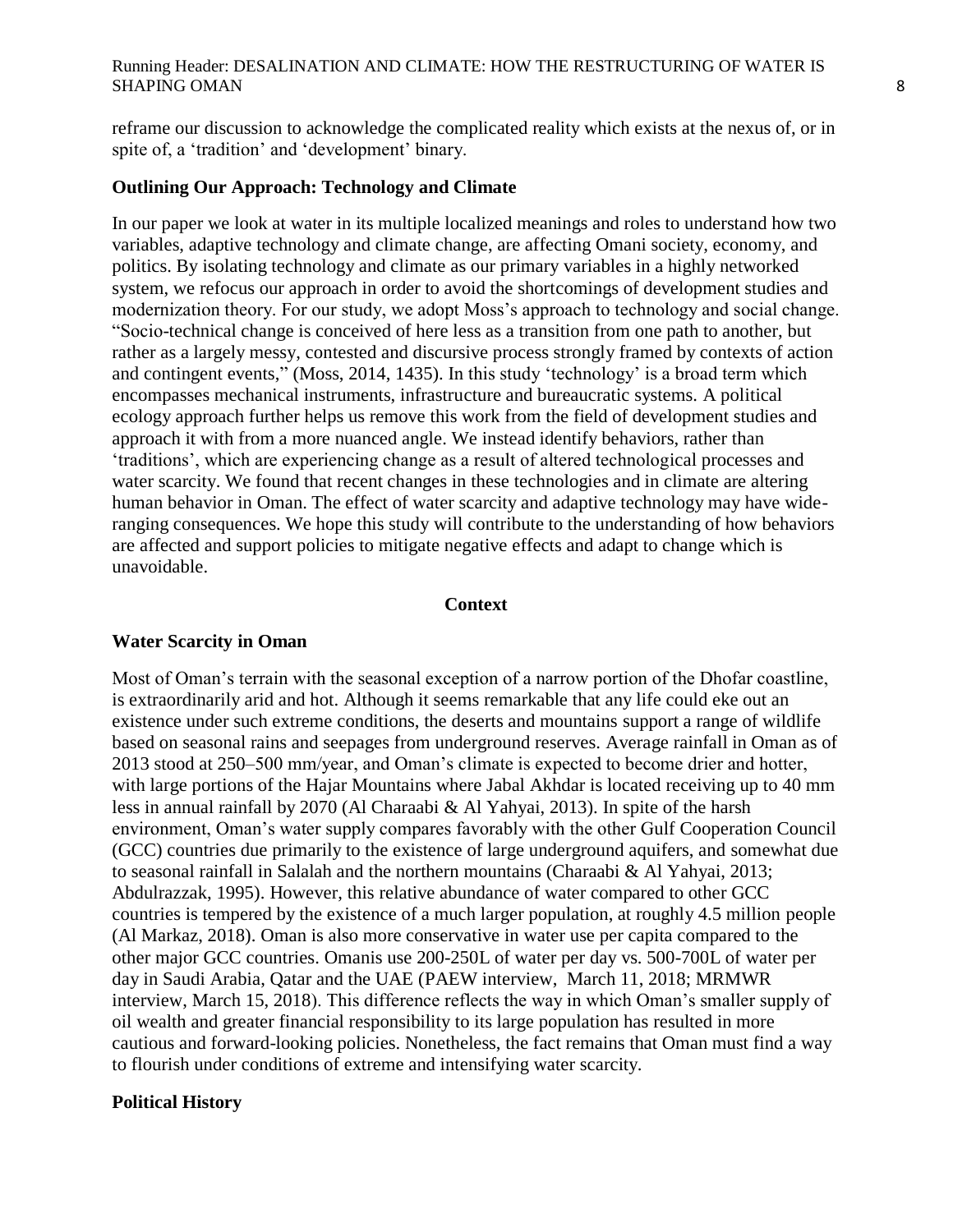For our analysis of Oman"s historical water management and current adaptation strategies, it is important to include a note on the political context of water in Oman. A critical turning point for water management in Oman, as with so many other aspects of Omani life, was the accession to power of Sultan Qaboos in 1970 and the near-simultaneous influx of oil wealth. Under Sultan Qaboos, Oman was established for the first time as a unified nation-state according to the modern, international definition. Sultan Qaboos's rule brought about what is called in Oman the "Renaissance," which transformed the way Omanis live through the widespread implementation of infrastructure, technology, and bureaucratic structures (Valeri, 2009; Takriti, 2103; Skeet, 1992; Limbert, 2010). The population at the time of Sultan Qaboos"s succession stood at less than a million (Peterson, 2004). After 1970, rapid expansion of Oman"s population raised that number to approximately 4.5 million in 2016 (Al Markaz, 2018). In spite of the country"s apparent lack of resources and an initial level of near-nonexistent infrastructure and poor national cohesion, the country has flourished and grown. This brought significant changes to the national waterscape and related social and economic arrangements.

Although these changes would not have been possible without the sudden influx of oil wealth, and the significant investment of foreign expertise and aid, which were also mostly attracted by oil wealth, Sultan Qaboos is widely credited for his country"s notable prosperity and stability in spite of geographic austerity (Valeri, 2009; Takriti, 2013; Skeet, 1992). Sultan Qaboos's ability to increase the quantity and quality of water supply was an unprecedented development with profound political and social consequences.

Because of the social position of water in Omani society, it assumed a special role in the 'renaissance' narrative and outcomes. Historically, water was understood as a gift from God and descriptions of water and gardens feature prominently in juxtaposition with desert imagery in the Qu"ran (Skeet, 1992). While it was historically considered inappropriate to sell drinking water, the distribution and sharing of water resources was ultimately at the discretion of tribal leadership (Zimmerman, 1984). By sponsoring water development projects, Sultan Qaboos inserted his government between tribal leaders and their dependents and consolidated the Omani state. Furthermore, the extreme water scarcity and the ability to alleviate it provided Sultan Qaboos with very practical environmental tools for political manipulation, as ready access to water offered security and economic opportunity. By taking over the provision of essential services such as water, employment, healthcare, and housing, and by reducing the isolation of Omani populations through the construction of roads and communications networks, the Sultan effectively undermined previous structures of power and security and put them to work in service of the Sultan"s new centralized absolutist system (Takriti, 2013; Clements, 1980; Valeri, 2009). It was for these reasons that the Sultan"s Dhofar Development Officer, Robin Butler, selected the drilling of a water hole in Barsa for loyal Kathiri Sheikhs in 1970 as the first of many development projects. The project was, "…meant to increase the local leverage of the Sheikhs as well as the government," (Takriti, 2013, 268). The same motivation can be traced in the construction of desalination plants and recharge dams in the remote and sparsely populated Musandam Peninsula in 1978-1979 which effectively dissuaded those communities from joining politically with the neighboring UAE sheikhs (Zimmerman, 1984). The promise of water was therefore a powerful incentive, with transformative consequences.

#### **Methodology**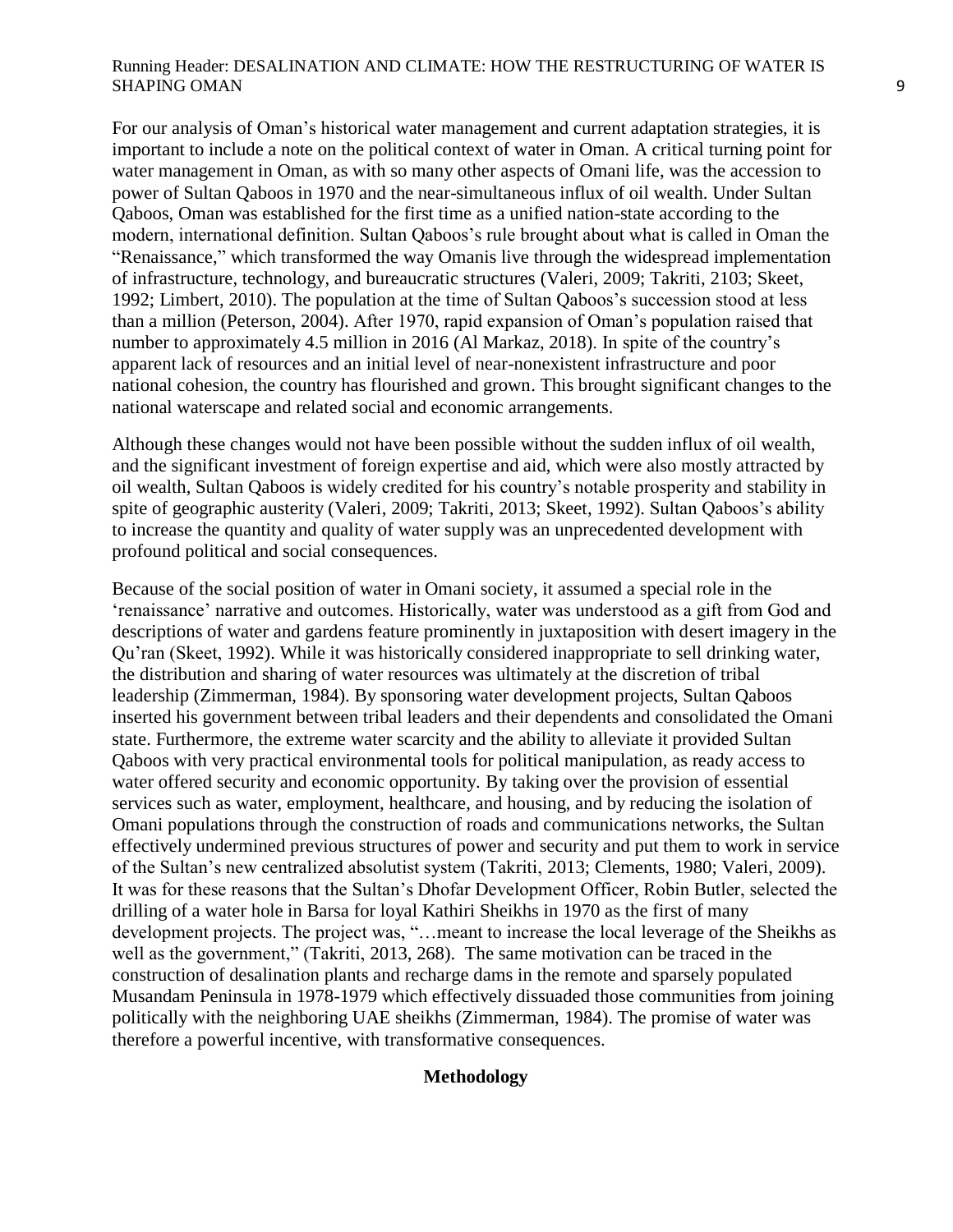Our inquiry into climate change and technology featured interviews and site visits relevant to our question. We used the Jabal Akhdar region of Oman"s northern mountains as a case study and conducted a site visit to several villages near the Saiq Plateau (Ash Sharaijah, Al Ayn, and Al Aqr). This gave us the opportunity to explore the aflaj and agricultural terraces firsthand. We had the opportunity to document how water is structured in the region and how it differs from the coastal urban areas. In Jabal Akhdar we documented how water distribution is structured in each place and analyzed the long-term viability of the water sources. We conducted eleven interviews with officials at the Oman Power and Water Procurement Company (OPWPC), the Public Authority for Electricity and Water (PAEW), the Ministry of Regional Municipalities and Water Resources (MRMWR), researchers at the Water Research Center at Sultan Qaboos University (SQU) and other faculty at SQU, and the Middle East Desalination Research Center (MEDRC). Based on these interviews we were able to construct a graphic representation of water management bureaucracy in Oman, included below.

#### Government

#### 

- 
- 

# Utilities/Semi-Private-Public

- 
- Omani Power and Water Procurement Company (OPWPC) -

# Research

- · Middle East Desalination Research Center (MEDRC)
- Aflaj Research Unit (University of
- Qaboos University/SQU)
- Faculty at SQU and Nizwa
- 
- 

# Private

- pipelines, wells, etc.)
- 

# **Civil Society Organizations**

- 
- 
- Omani Agriculture Association<br>- Environmental Society of Oman

(Source: Author interviews)

We toured MEDRC's on-site small desalination plant and observed how a desalination plant works in practice. We visited our case study site, Jebel Akhdar, in Oman"s northern mountains about two hours southwest of Muscat to see the aflaj and agricultural terraces. We also used the opportunity to document how water is structured in the region and how it differs from the coastal urban areas. We approached all of our site visits with the fundamental question of how water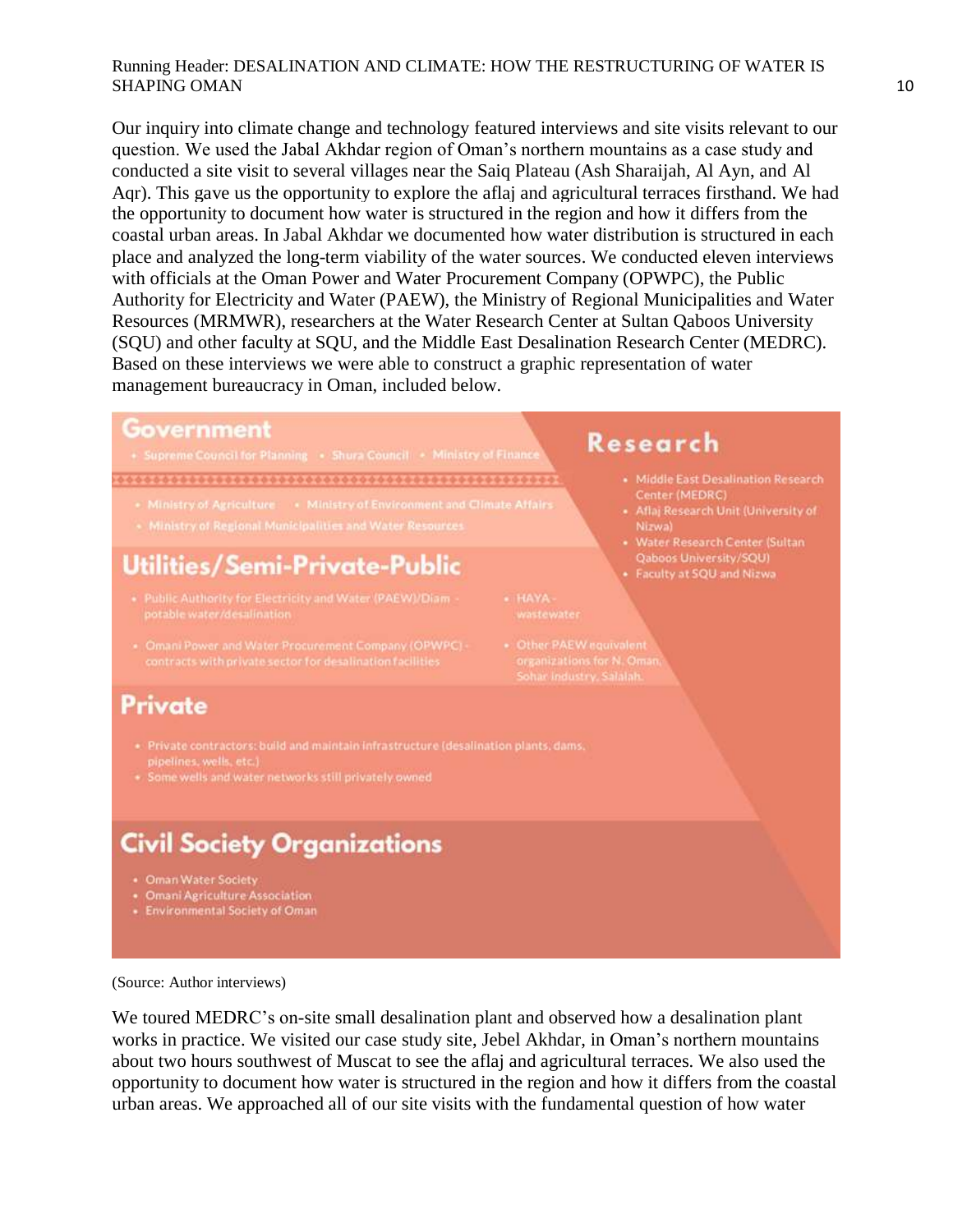distribution is structured in each place and the long-term viability of the water-distribution methods at each site.

#### **Results**

Governments tend to portray adaptation efforts as an undertaking which aims to preserve the status quo in human processes as much as possible. The potential political benefits for governments in this approach are obvious. Change is a inherent in adaptation, and we believe our research highlights the way that even the best options available can result in adaptation which works for most, but not all. We dispel the myth that adaptation means life will proceed exactly as it has before. Each adaptation strategy implemented in Oman has brought change, and it is reasonable to expect that future adaptation strategies will bring further change.

As mentioned earlier, these technological adaptations fit roughly into three strategic phases, outlinedbelow. Then we review the current situation in Oman with regard to climate change and water scarcity. Next, we introduce our case study in Jabal Akhdar and discuss the challenges particular to that region, and what it can tell us about the future of climate change adaptation.

# **Waves of Adaptation**

# **1st wave: Economic Networks and Aflaj Irrigation**

During the first phase, encompassing a vast period of time prior to 1970, the primary adaptations to water scarcity were the development of aflaj irrigation and networked niche economies. In *Monsoon Revolution*, Abdel Razzaq Takriti illustrates complex seasonal movements of various segments of Dhofari society, and the networked economy which had evolved in support of these specialized movements (Takriti, 2013). Likewise, B.R. Pridham refers to the complex socioeconomic networks of the inhabitants of the northern mountains, "…between large agricultural towns, more scattered cultivators in the Jabal Akhdar, shawawi herders, true badu and providers of specialized services such as the "Awamir falaj-diggers," (Pridham, 2016). Nonetheless, during long periods of drought waves of migration to other locations, even as far as Zanzibar, were periodically the only solution (Al Ismaily, 1998).

The falaj-diggers were part of the other major adaptive innovation during this time: the *aflaj* (singular: *falaj*) irrigation systems. Aflaj systems in Oman have provided water to the mountain regions for over 2,000 years (Limbert, 2010; MRMEWR, 2005). These *aflaj* facilitated agriculture and, for some, a settled lifestyle. Still important, the aflaj provide some 30% of Oman"s agricultural water to this day (SQU interview, March 13, 2018).

Similar to historical irrigation systems also used in a number of other countries, such as the qanat in Iran, the aflaj systems draw water from underground aquifers and springs, using subterranean tunnels and gravity to channel water to agricultural areas (MRMEWR, 2005; Al Ismaily & Probert, 1998; SQU interview, March 13, 2018). The entire village collectively owns the right to the water, but the aflaj water rights administration is undertaken by a local representative, and access to irrigation water is allocated in time increments. The rights to these time allowances are passed through families as inheritance. Maintenance responsibilities and costs are also shared collectively by the village. Critically, water used for drinking and bathing was free to all and unrestricted (Limbert, 2001). While there was some leeway to trade rights to the time increments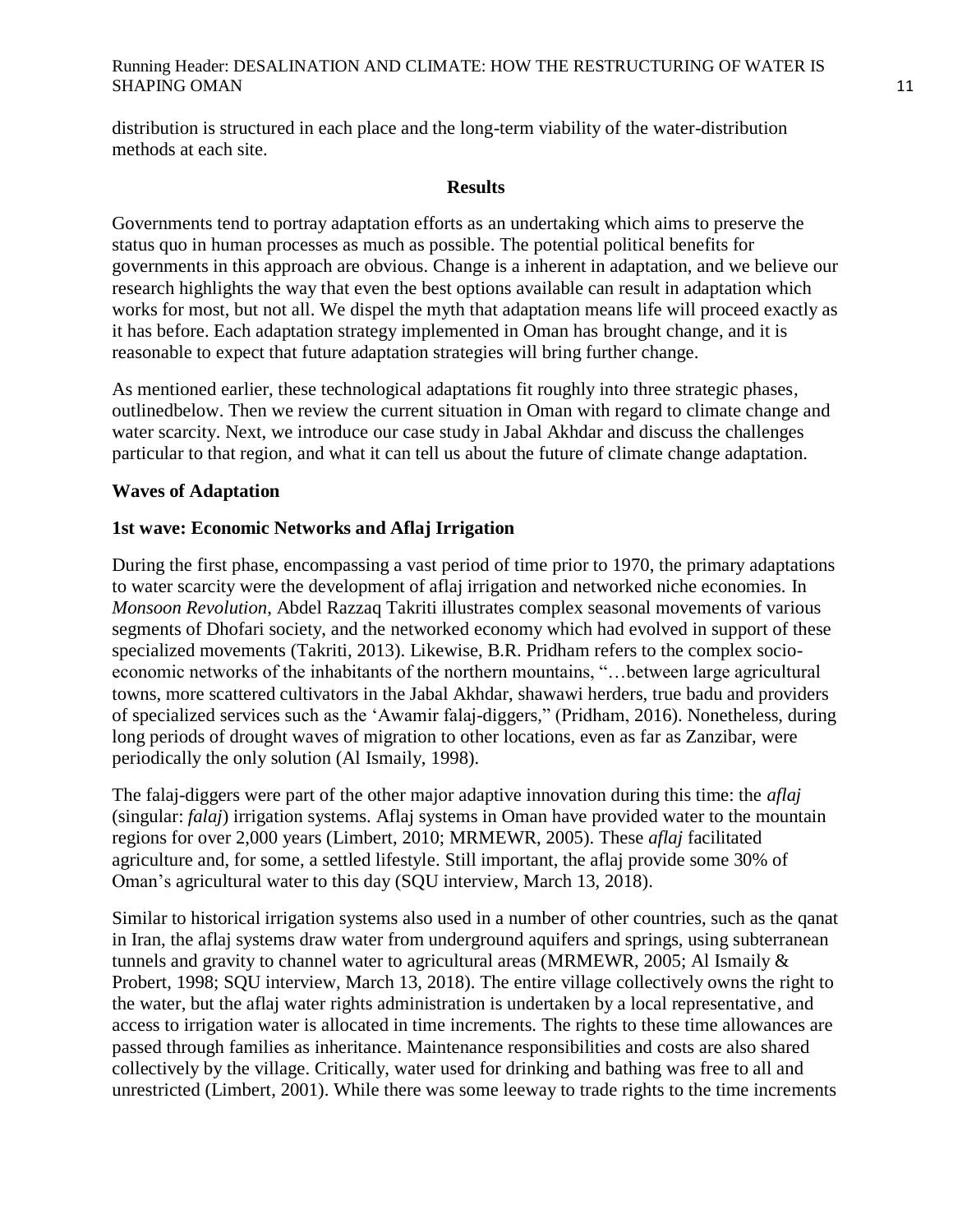allotted for irrigation ("water-time"), water itself was not the object of commercial trade (Limbert, 2001).



Fig. 2. Schematic vertical cross-section for a falaj in Oman.

(Source: Al Ismaily, 1998)

In spite of the remarkable endurance of the aflaj systems, recent technological change has altered Oman"s relationship with the aflaj (Limbert, 2001). Limbert notes that until the 1970"s all water was sourced from groundwater via wells and aflaj systems (Limbert, 2010). With the introduction of new technologies and the expansion of infrastructure, water derived from alternate sources began to arrive directly to private homes and businesses, circumventing the previous system of communal management (Limbert, 2010). Nowadays, the maintenance of the aflaj is increasingly becoming the domain for the elderly (MRMWR interview, March 15, 2018; Limbert, 2001; Al Kalbani, 2017).

# **2nd wave: Infrastructure, Recharge Dams and Wells**

The second wave of Omani adaptation relied on wells, dams, and infrastructure such water pipelines. After the 1970 coup which brought Sultan Qaboos to power, Oman built extensive infrastructure, developed government ministries to manage water distribution, and created inventories of wells and aflaj throughout Oman. The production of oil, begun in 1969, combined with high oil prices in the 1970's injected immense amount of capital into the Omani economy to facilitate these changes. "The post-coup state used and continues to use the language of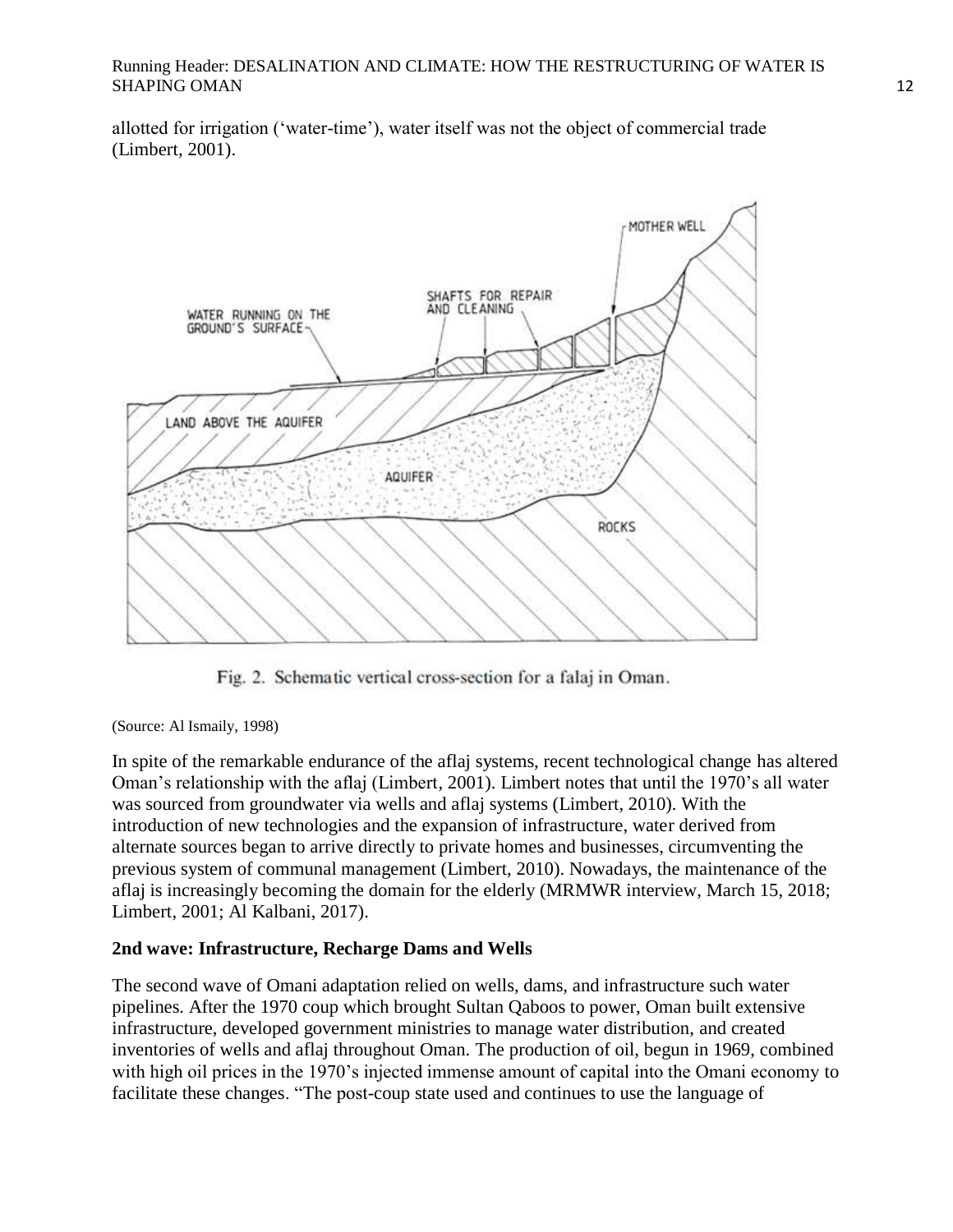development not only to claim that the nation is founded on the building of modern infrastructure but also to contrast itself with the supposed isolation and backwardness of the previous era." (Limbert, 2001, 38). The Sultanate recognized the need to address water scarcity early on.

"Water policies and distribution were of primary concern to the young post-coup d"état state. The new state began its initiatives by...establishing government ministries to manage water distribution, initially for the capital area and then for the rest of the country. The early research projects and ministries were concerned with documenting and establishing inventories of the wells, canals, and water levels throughout Oman. The development of water policies also meant laying down pipes in the capital and opening and subsidizing a new market for selling pipes, pumping equipment, and pumps throughout the country," (Limbert, 2001, 39).

This phase was characterized by the idea that water scarcity could be solved if only technology were implemented to gain access to it. There were no incentives to conserve water and the depletion of the groundwater table also led to the increased salinity of Oman's groundwater. From 1970 until 1976, all water was sourced from aquifers (Al Ismaily & Probert,1998). Water demand in Oman had increased substantially by 1974, so a decision was made to build Oman"s first combined power generating station and desalination plant. The Ghubrah power generating station and desalination plant was completed in 1976 (Dawood & Leidholdt, 1986). "The original Ghubrah desalination plant consisted of one unit that produced 18 to 28 ML of water per day. Multistage Flash Distillation (MSF)...was used." (Dawood & Leidholdt 1986, 81). While Oman continued building desalination plants throughout the late 1970"s and 1980"s, groundwater and wells continued to be Oman"s primary source of water. In 1986, Oman received 70% of its water through the aflaj, 21% of its water from wells in the Batinah, and 4% of water from wells on the Salalah plain (Anderson, 1986). There were no restrictions on well drilling and groundwater extraction for agriculture, and no incentives for conservation. The depletion of the groundwater table also led to the increased salinity of Oman"s groundwater (MRMWR interview, March 15, 2018). The government realized that this policy was unsustainable and decided to take drastic measures to restructure Oman's water.

# **3rd wave: Desalination**

In 1985, Oman established the Ministry of Water Resources, consolidating the responsibilities of recharge dams and aflaj under one ministry (MRMWR, 2008). A more radical change came a few years later. In 1988, Sultan Qaboos issued a decree which declared water an Omani natural resource and gave the Omani state authority to take any action necessary to develop, protect and conserve underground water (MRMWR, 2008).

This law marked a complete change in the structuring of water in Oman. Control of water resources and attendant livelihoods and luxuries were transferred wholesale from local communities and tribal authorities to the person of Sultan Qaboos, who encompassed the Omani state. The effects were immediate. The MRMWR declared a moratorium on new wells and conducted a national well inventory. The MRMWR then issued certificates for existing wells and installed plates on certified wells. The size and locations of the wells are now kept in a national inventory, and changes to existing wells or development of new wells now require a permit (MRMWR interview, March 15, 2018). From 1992-1994, all contractors for drilling wells must register with MRMWR, and incur a severe penalty for not doing so (MRMWR interview, March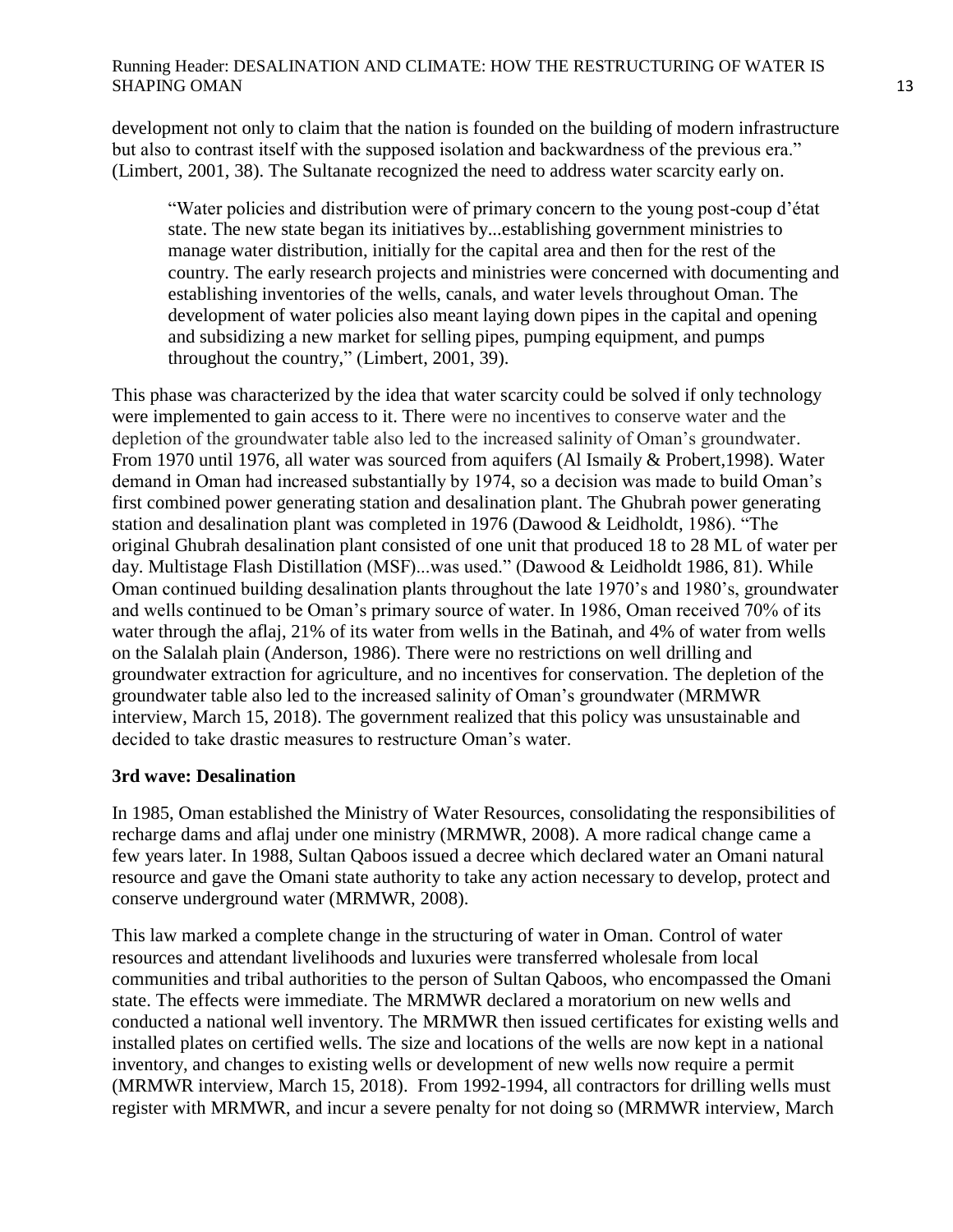15, 2018). Oman began using water meters in the 1990"s. As a result of these policies, agricultural water demand has not increased since the 1988 Water Law. (MRMWR interview, March 15, 2018). Rather, "the level of water extraction from aquifers in Muscat has remained at approximately at the 1985 rate, i.e. at about 12,000 cubic meters per day," (Al Ismaily & Probert, 1998).

Oman also dramatically increased its production of desalinated water. Today, Oman produces most of its drinking water via desalination. In 2016, the Public Authority for Electricity and Water (PAEW) supplied 329, 786, 568  $m<sup>3</sup>$  of portable water to the Sultanate, with 85% from desalination plants and 15% from wells (Oman Energy, 2018). The present-day narrative of water in Oman has largely focused on desalination as the cure-all miracle. This can be seen through how Oman plans to meet future increased water demands. "With the aim to substantially raise the country's water desalination capacity within the next six years, the state-owned Oman Power and Water Procurement Company (OPWPC), has taken major steps to increase the desalination capacity of Independent Water Projects (IWPs) by 123.6 million imperial gallons of water per day (MIGD) in the next six years. The increase will take the capacity to almost 310 million gallons, a 66% increase from the current 186 million gallons per day" (Oman Energy, 2018).

The reality of water production and water scarcity in Oman is more complex. It is important to remember that desalination is primarily a solution for drinking water and is not practical for agriculture due to the high cost. While desalinated water is sometimes injected into aquifers near coastal farms to prevent further saltwater intrusion into the groundwater, this is uncommon (MRMWR interview, March 15, 2018).

Moreover, desalinated water is very expensive to produce and transport, as well as being heavily subsidized for Omani consumers. The cost to produce a liter of desalinated water is 3-4 times more than what consumers are charged (SQU interview, March 13, 2018). According to the ministries, most urban middle-class Omanis pay around or less than 1% of their monthly income on water (PAEW interview, March 14, 2018). This total is low for any country and incentivizes wasteful behavior. Piped desalinated water is primarily available to flat, coastal areas. For inland areas at elevation, transportation infrastructure raises expense and water losses. Some areas are too costly to reach via pipeline distribution networks (PAEW interview, March 14, 2018). Where there are no pipeline networks, desalinated water is brought by tankers. (PAEW interview, March 14, 2018) The cost of desalinated water for the consumer is the same everywhere in Oman, from urban coastal areas to rural mountain areas (PAEW interview, March 14, 2018). For residential dwellings, customers are charged 2 baisa per gallon (1 cent/gallon) for 1000-5000 gallons of water use per month, and 2.5 baisa per gallon (1 cent/gallon) for using more than 5000 gallons per month. Commercial sector businesses are charged a flat rate of 3.5 baisa per gallon (1 cent/gallon) (PAEW interview, March 14, 2018).

## **Issues Emerging from Past Adaptation Strategies**

A major issue with Oman"s robust adaptation response is that it has cultivated a sense of entitlement by Oman"s population. Omanis have gotten used to water being plentiful, especially in urban areas. The abundance of clean drinking water for Omanis brought about by technological change in Oman cemented public expectation that the government continue to provide good quality water (SQU interview, March 13, 2018). Clean water is seen by Omanis as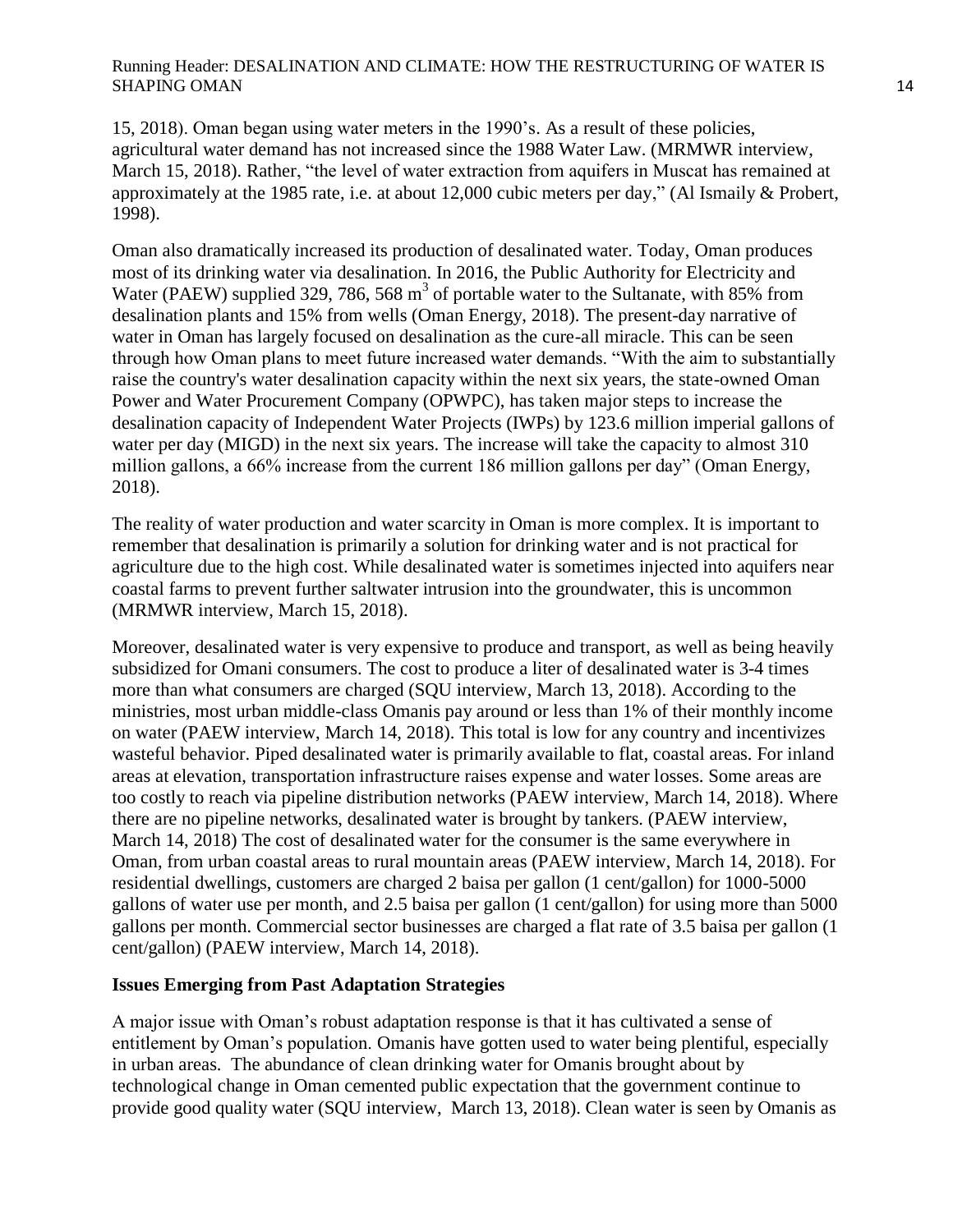a required service to be provided by the government. Government representatives do not hesitate to invoke the narrative of water as a human right. The 1988 Water Law, which established government control of Oman"s water, arguably contributed to this unintended consequence.

Another issue with Oman"s adaptive strategy of using desalinated water has been a reluctance to use reclaimed wastewater. Oman is currently only using about 3% of reclaimed wastewater, and it is mostly used for ornamental use such as highway medians. Much of Oman"s treated wastewater is being dumped into the ocean (SQU interview, March 13, 2018; MEDRC interview, March 12, 2018).

# **Effects of Climate Change**

The Sultanate of Oman has worked hard to address water scarcity. The Omani government has invested heavily in water infrastructure and has linked the urban population to desalination pipelines. Moreover, about 50%-60% of all Omanis are linked to desalination pipelines. PAEW"s goal is to have 90% of all Omanis linked to a water piping network by 2040 (PAEW interview, March 14, 2018). Oman has and continues to invest heavily in universal desalinated water access for all Omanis. To this end, Oman"s government has engaged in expensive and inefficient projects. These include the construction of eight desalination plants in rural areas between 1982 and 1988 (Al Sajwani, 1998), as well as a pipeline from the coast to Jabal Akhdar scheduled for completion in 2018 (PAEW interview, March 14, 2018; Bin Badr Al Thani, 2016).

Despite the economic inefficiency and impracticality of providing an adequate supply of desalinated drinking water to remote rural areas, Oman's government feels it has a social and political obligation to provide piped drinking water for all Omanis (PAEW interview, March 14, 2018)."The country's [Oman"s] policy has been based on increasing the living standards in all areas to maintain regional development equilibrium and to discourage people from immigrating to the central densely populated areas by utilizing the natural resources and increasing the variety of income sources," (Al Sajwani, 1998, 53). Governmental support for rural areas discourages urbanization and attempts to prevent rural economic and social collapse. Conversely, urbanization increases pressure on the government to provide employment and services (PAEW interview, March 14, 2018). Given that Oman already has a shortage of jobs for its urban population, additional population movement into urban areas risks political instability. As a result, Oman"s government invests in rural self-sufficiency for political and economic reasons (PAEW interview, March 14, 2018).

Due to Oman's increased budget deficits in recent years and a government desire to attract foreign investment, the Omani government is moving towards privatization in the water and power sectors. The privatization of Oman's desalination was inspired by the electricity sector's success with privatization (OPWPC interview, March 11, 2018; PAEW interview, March 14, 2018; PAEW, 2018). OPWPC solicits contract bids to construct desalination plants from foreign investors. While the companies own the desalination plants, they are required to provide 20-year leases for the government on the water produced (OPWPC interview, March 11, 2018). This partial privatization of desalination frees up more funds for the Omani government to spend elsewhere while attracting foreign investment. It also promotes the commodification of water in Omani society, which differs from past attitudes towards water access and valuation represented by aflaj management practices.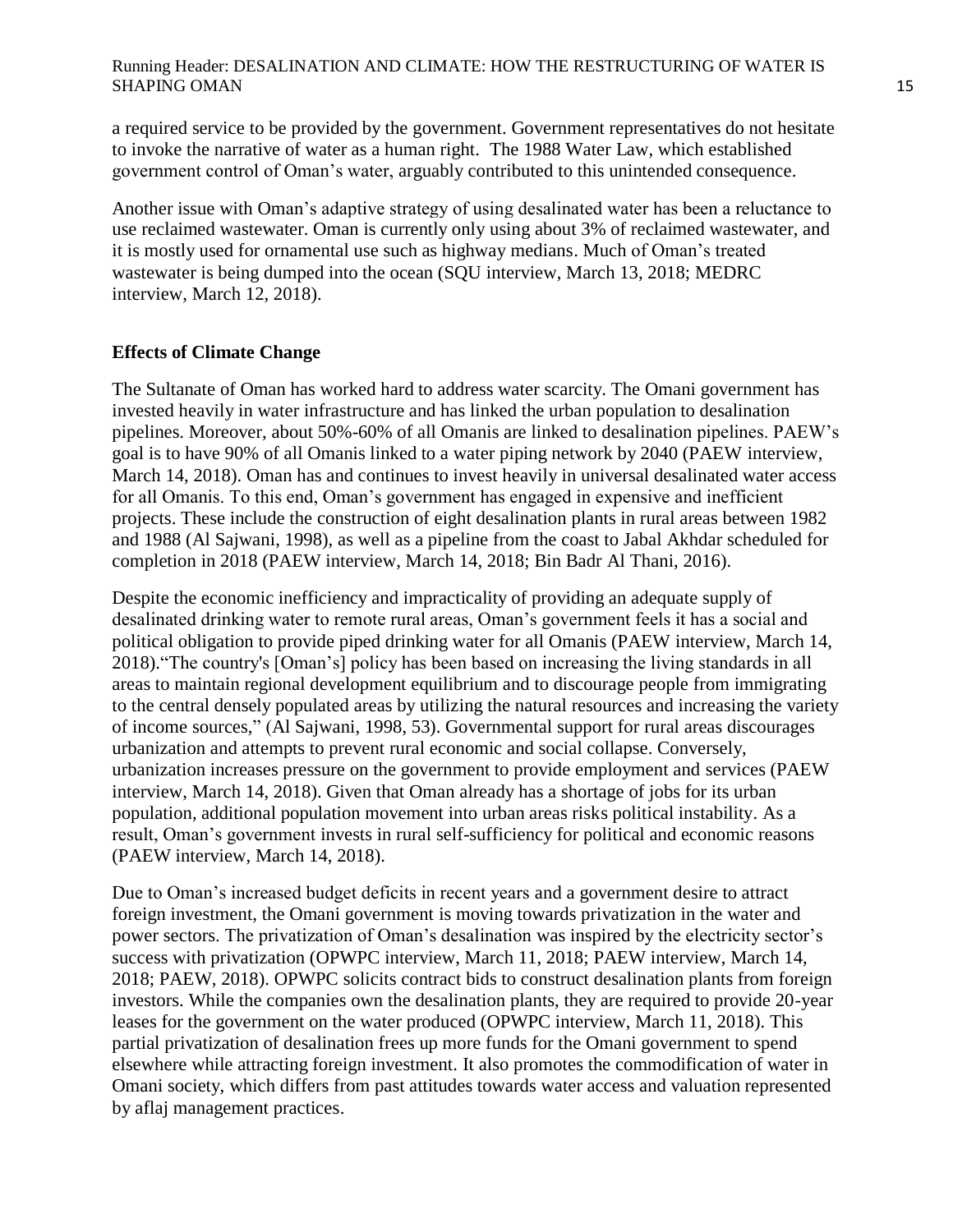Although the Sultanate of Oman has been proactive in ensuring Oman"s people have adequate water supplies, climate change is threatening the current viability of Oman's water adaptation. In recent years, Oman has seen a decline in their already scarce rainfall due to climate change. This has resulted in worsening aridity in Oman, and the lack of rainfall threatens the groundwater supply and the viability of the aflaj. This means a reduced recharge of aquifers and difficulty obtaining consistent water supply for agriculture (SQU interview, March 13, 2018; Al Shibli, 2014; Ahmed & Choudri, 2012). Agriculture currently uses 80%-90% of the country"s water supply (SQU interview, March 13, 2018; Al Ismaily, 1998; Al Shibli, 2014). Furthermore, population increase, higher living standards, and a growing industrial sector are leading to increased water consumption. All of these factors, combined with climate change, are increasing pressure on Oman"s limited water supply.

# **Adaptation Planning Linked to Economic Strength**

Going forward, Oman"s water adaptation planning is at risk due to reduced economic capacity. Oman"s national debt reached \$7.8 billion dollars in 2018 (Reuters Staff, 2018). The IMF forecasted that government revenue as a percentage of GDP will decline from 49.1% in 2013 to 42% in 2018 and that government gross debt as a percentage of GDP will increase from 5.1% in 2013 to 48.3% in 2018 (MEED Business Review, 2017). As a result, Oman"s latest 5-year water plan was not adopted because it was too costly. Instead, the water plan is being implemented piecemeal as funds become available (MRMWR interview, March 15, 2018). Currently, Oman"s economy relies heavily on oil and natural gas. Hydrocarbons were responsible for 30.7% of Oman"s GDP between January and September 2017 (Prabhu, 2017). Although the price per barrel of Omani crude oil increased from \$38.30 in 2016 to \$50.60 in 2017, overreliance on high oil revenues as a large percentage of GDP for long-term planning is unpredictable and destabilizes national budgets (Prabhu, 2017). This can be seen in the chaotic budget planning of oil-rich states following the sudden drop in oil price from its 2007-2008, high of \$144.96 per barrel in July 2008 to \$29.44 per barrel in February 2016 after the global recession (Macrotrends.net, 2018). While oil prices have rebounded, future fluctuations in oil price are to be expected. Past instability in oil prices and a worldwide move to natural gas and renewable energy sources suggest that it is impractical to base water adaptation planning on the premise that oil prices will reach and sustain high prices in the future.

# **Jabal Akhdar: Case Study**

Climate change is particularly problematic for the northern mountains in Oman, creating a unique challenge for adaptation efforts. In our case study we demonstrate some of the ways in which present adaptation efforts are falling short in Jabal Akhdar. We selected Jabal Akhdar for our case study because it is representative of the regional aflaj systems, and there exists a significant body of previous scientific research for Jabal Akhdar (e.g. vulnerability assessments, irrigation practices and efficiency assessments, and climate analysis). The decline of Jabal Akhdar's aflaj suggests that there are limits to the government's ability to preserve the aflaj and that technological adaptations are not suited to the preservation of social institutions, cultural practices, and economic structures.

Water scarcity in Jabal Akhdar is most critically related to both quantity and timing of rainfall. Located at approximately 1,900 m elevation, the Saiq Plateau receives an annual mean of approximately 250-400mm annually, and from 1979 to 2012 the average annual rainfall was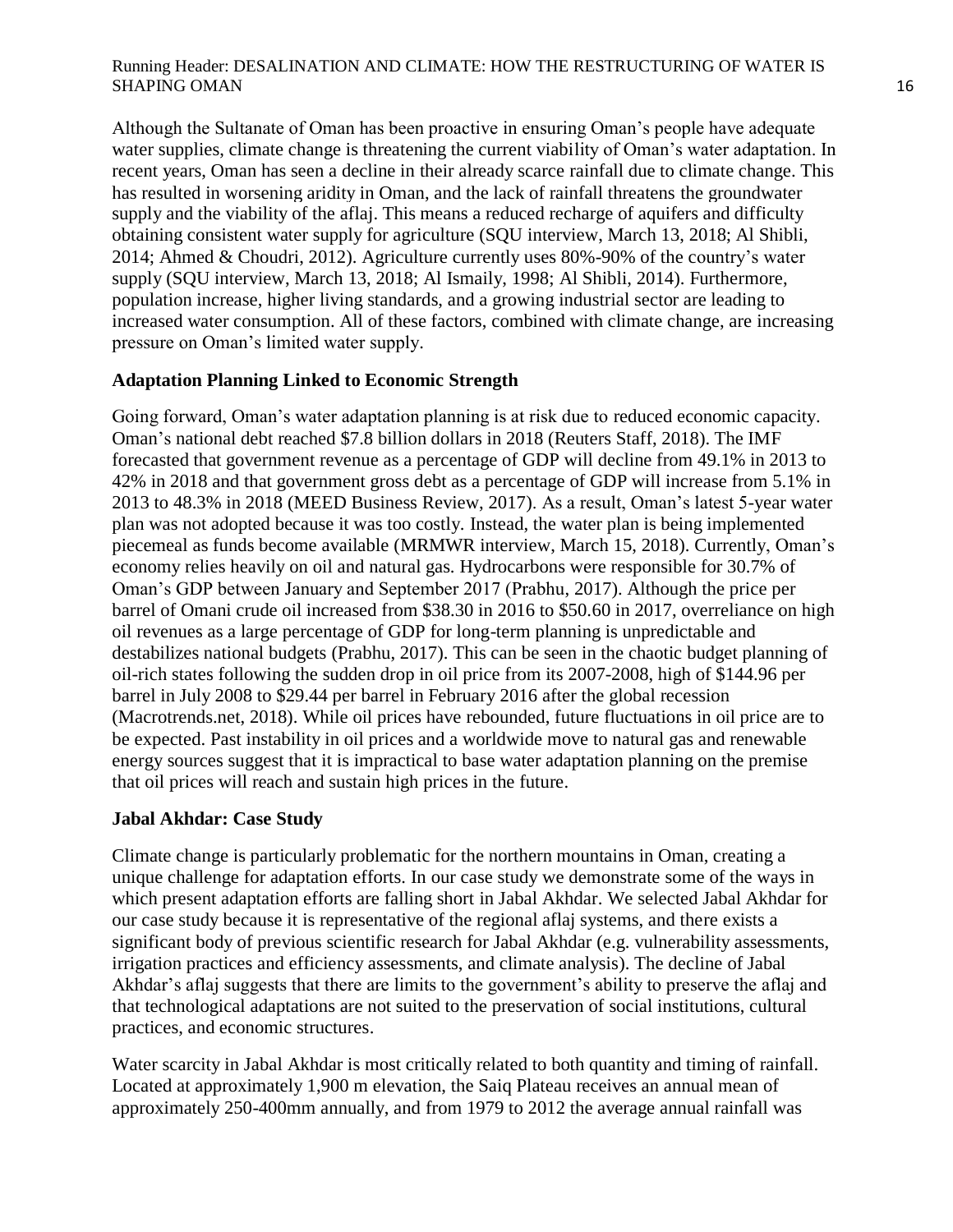295.3mm, displaying monthly average highs and lows of 45.8 and 8.2mm. (Al Kalbani et al., 2014). The three primary sources of water in Jabal Akhdar are: groundwater (wells), lotic (natural springs), and lentic (dams) (Al Kalbani et al., 2014). All of these sources rely on rainfall. The greatest challenge to water management in Jabal Akhdar is the variability of rainfall, a phenomenon which is expected to intensify (Al Kalbani et al., 2014). This is because the northern mountains do not possess large aquifers in which to collect water.

Jabal Akhdar is also an important tourist destination, somewhat ironically promoted for its lush agriculture and temperate weather (Al Kalbani et al., 2014; Al Charaabi & Al Yahyai, 2013). It has recently seen a significant increase in the number of visitors, jumping from 102,000 visitors in 2009 to 162,500 visitors in 2016 (Mufawaq, 2017). Concurrently, Jabal Akhdar also experienced significant increase in built structures, infrastructure, and demand on resources. Increasingly, the residents and businesses of Jabal Akhdar rely on desalinated water or, to a much lesser degree, reclaimed wastewater which is carried up the mountain via tanker. Because Jabal Akhdar communities still rely primarily on aflaj water for irrigation, the increase in rainfall variability holds profound consequences for the area.

Despite heavy government investment, the groundwater supply in mountainous areas such as Jabal Akhdar is disappearing. A 1990"s survey of the aflaj in Oman revealed that out of 4,112 aflaj, only 3,017 were still carrying water at the time (UNESCO, 2006). Current estimates say that closer to 50% of the aflaj are left (SQU researcher, March 13, 2018). This change is evidenced by a lowered water table and due primarily to changes in rainfall volume and variability (SQU interview, March 13, 2018; Bin Badr Al Thani, 2016; Al Kalbani et al., 2014; Al Kalbani et al., 2016; Al Shibli, 2014). The effect of changes in rainfall patterns in Jabal Akhdar manifests most visibly in the occurrence of barren agricultural terraces, pictured below. (Author site visits, 2017, 2018; Al Rawahi, 2014).



(Source: Author site visits in Jabal Akhdar: July 2017 and March 2018, respectively.)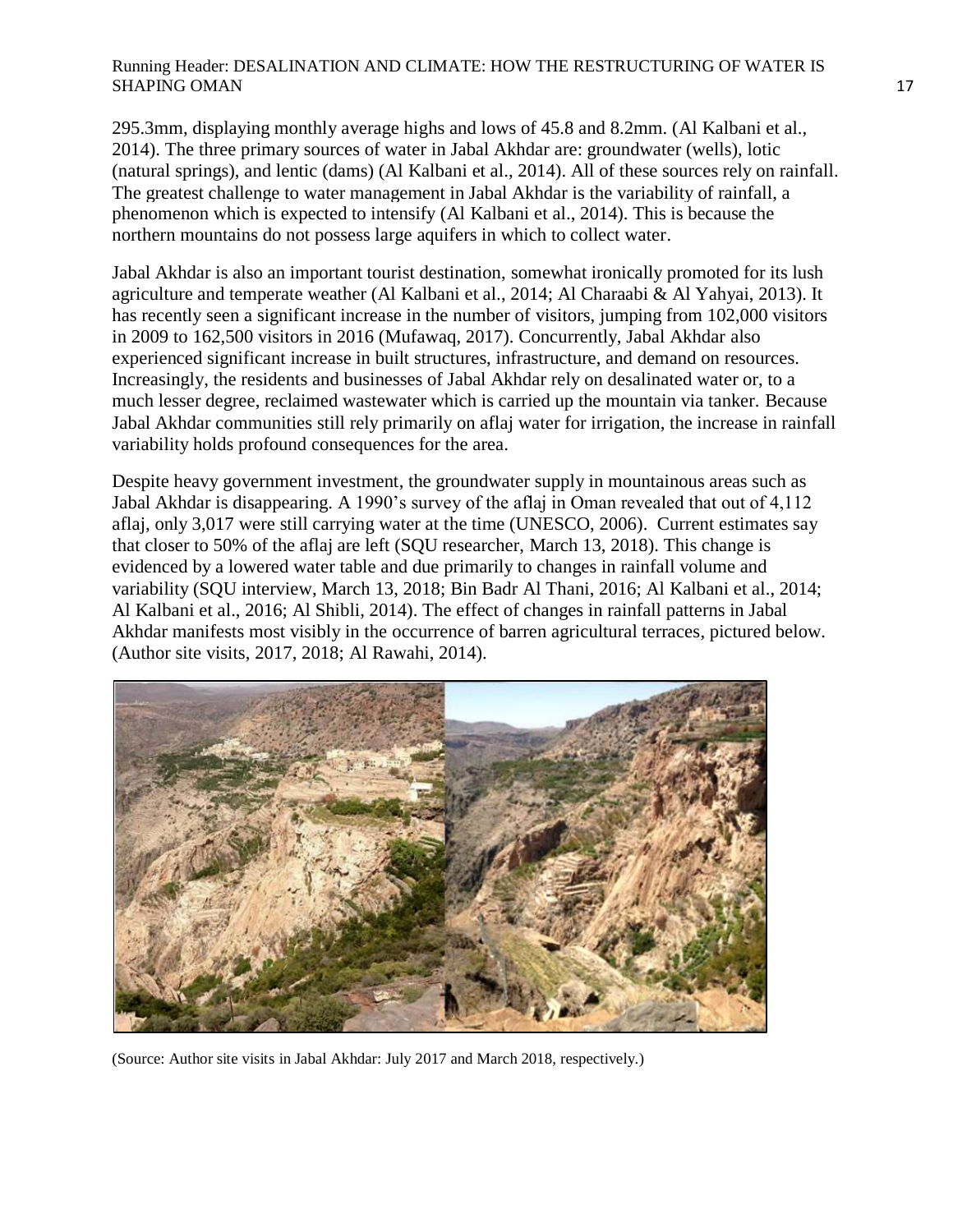Extensive surveys in the same villages which we target in our study were conducted in 2007, 2008, and 2009 by Al Rawahi et. al. They documented the percentage of agricultural area under active cultivation and monitored changes in the choice of crops. Their study showed how farmers attempted to adapt to drought by planting low-water crops and crops with short growing seasons. The results also showed that the percentage of area under active cultivation fluctuated between only 36% and 8.5% of the land area. This demonstrates both low utilization of agricultural land overall, as well as extreme variability in cultivability depending on rainfall patterns. Similar declines in agricultural land use have also been reported in other areas in the northern mountains of Oman (Siebert, 2007). Rainfall variability threatens the viability of agriculture in the region when it renders agriculture too unreliable to depend on for a livelihood.

A researcher at Sultan Qaboos University explained that agriculture is already unprofitable for many farmers because other food sources in Oman are cheaper (SQU interview, March 13, 2018). As the population turns to other sources of income, this pulls labor away from the farms and increases the motivation to abandon agricultural plots. The trend in Oman is towards inward urban migration, especially among the younger generations looking for alternative sources of employment (Luedling, 2008).

Urbanization trends leave behind a reduced and aging labor pool to work on farms. In 2005, 80% of farmers were over the age of 50 (Luedling, 2008). This reduced labor pool has meant a shortfall in maintenance for aflaj water infrastructure and an underutilization of water resources during the wet season (Luedling, 2008). Additionally, the inherited distribution of aflaj water rights sometimes leads to inefficiencies in water utilization when combined with the abovementioned labor trends. This is because while some farmers may experience water shortages, others may have an un-used surplus if they are relying on other sources of income besides agriculture and neglecting their land (Luedling, 2008). Interestingly, there are reports of some agricultural plots being maintained at a monetary loss for sentimental or cultural reasons. In some cases, foreign labor is hired to take the place of the owners in aflaj management (SQU interview, March 13, 2018).

# **Common Adaptation Strategies Not Successful**

Research has repeatedly called for aggressive measures to address climate change in Oman"s northern mountains. "There is… an urgent need for mitigation and adaptation to climate change impacts since the region is expected to face further increases in temperatures and decreases in rainfall over the coming decades," (Al Kalbani et al., 2014, 3131). In spite of the numerous suggestions for methods to do just this, and significant government investment in adaptation measures, the issue of water scarcity in Jabal Akhdar continues to intensify. This is because many of the common strategies used in Oman are not successful in this region, or they have only marginal impact. A quick survey of the technical options will demonstrate how these strategies fall short.

The most publicized water management technology in Oman, desalination, is relatively unhelpful for a high elevation community in the interior like Jabal Akhdar. Currently, some desalinated water is provided to Jabal Akhdar by tankers. Also, as a perfect example of the government"s heavy investment in water adaptation, a much-publicized pipeline project is scheduled for completion in 2018. The pipeline will pump desalinated water from the coast to Jabal Akhdar. This will likely ensure a sufficient supply of water for homes, the tourist industry,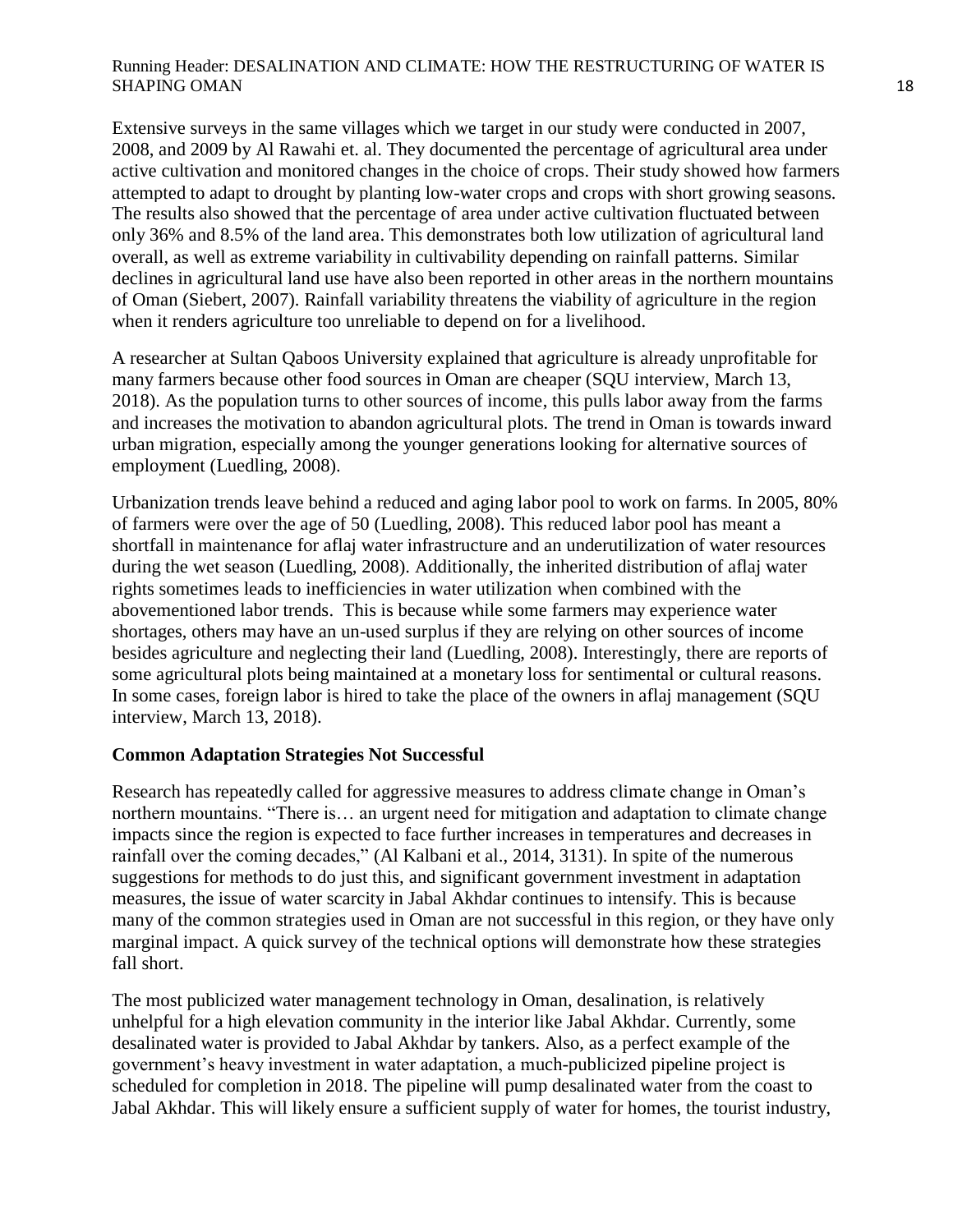and the nearby military facilities (OPWPC interview, March 11, 2018; PAEW interview, March 14, 2018).

While this may seem like a rare success story, it is important to keep a few points in mind. First, the project is expensive and economically inefficient. The beneficiaries of this project, the permanent population of the Jabal Akhdar region, number only about 8,000 people. Second, the desalinated water will be costly to use, in spite of government subsidies, because not only does it have to go through the desalination process, it must also be transported from the desalination plant on the coast to the interior of Oman and then lifted approximately 1,900 meters in elevation to Jabal Akhdar with pumps which run on fossil fuels (OPWPC interview, March 11, 2018; MEDRC interview, March 12, 2018; PAEW interview, March 14, 2018; Al Kalbani et al., 2014). Even with Oman"s high rate of subsidization, the water subsidies are unable to facilitate agricultural production (OPWPC interview, March 11, 2018; SQU interview, March 13, 2018; PAEW interview, March 14, 2018). Given that the pipeline will not be able to resupply groundwater supplies which were once freely available, desalinated water is mostly useful for urban and domestic uses, but not practical for irrigation. Third, such a pipeline project is an exception to the rule, and most rural and mountainous communities like Jabal Akhdar will not receive similar government investment. Other communities, such as Jabal Shams, currently rely on tanker water just as Jabal Akhdar does, and will do so until it simply becomes too costly to sustain (PAEW interview, March 14, 2018), or until the population involved in agriculture simply ages or migrates away. Clearly, the pipeline provides a solution for some in Jabal Akhdar, like the signature five-star resort, but not for all.

The next most common strategy, recharge dams, are a used throughout Oman to capture rainfall and direct it into the groundwater supply. These have a limited application in Jabal Akhdar. Designed to capture flash flood waters and slow their movement in order to facilitate absorption into the ground, recharge dams work best in wadis where the water can be absorbed into the groundwater supply. Jabal Akhdar communities received 26 recharge dams by 1994 which primarily support irrigation (Al Ismaily, 1998). However, there are no large-scale aquifers in the mountains, and water tends to slip rapidly off the rocky face of the mountainside. Thisleavesmountain communities literally high and dry even after torrential rains, which tend to be brief and infrequent. (PAEW interview, March 14,2018; MRMWR interview, March 15, 2018).

Treated wastewater is another option in use, albeit to a lesser degree. It is also delivered to Jabal Akhdar by tanker and is costly for reasons similar to those for desalination Nonetheless, it is a strategy with room for significant growth in the urban areas of Oman, and marginal utility in Jabal Akhdar for domestic and commercial uses. (SQU interview, March 13, 2018).

Another popular theme explored in previous research has been water-use efficiency in agriculture. However, for a community which relies on aflaj irrigation, such as the villages of Jabal Akhdar, efficiency measures provide only marginal improvements. The relative efficiency of aflaj agriculture has been supported by a number of studies, albeit with various degrees of enthusiasm. While in 1998 Al-Ismaily et. al. went so far as to say that it was impossible to overuse water from an aflaj, more recent work by Al-Rawahi suggests that in Jabal Akhdar increased demand for irrigation water has played a role in the deterioration of the aflaj (Al Rawahi, 2014; Al Ismaily, 1998). A 2007 study of the Balad Seet aflaj found a range of efficiency varying from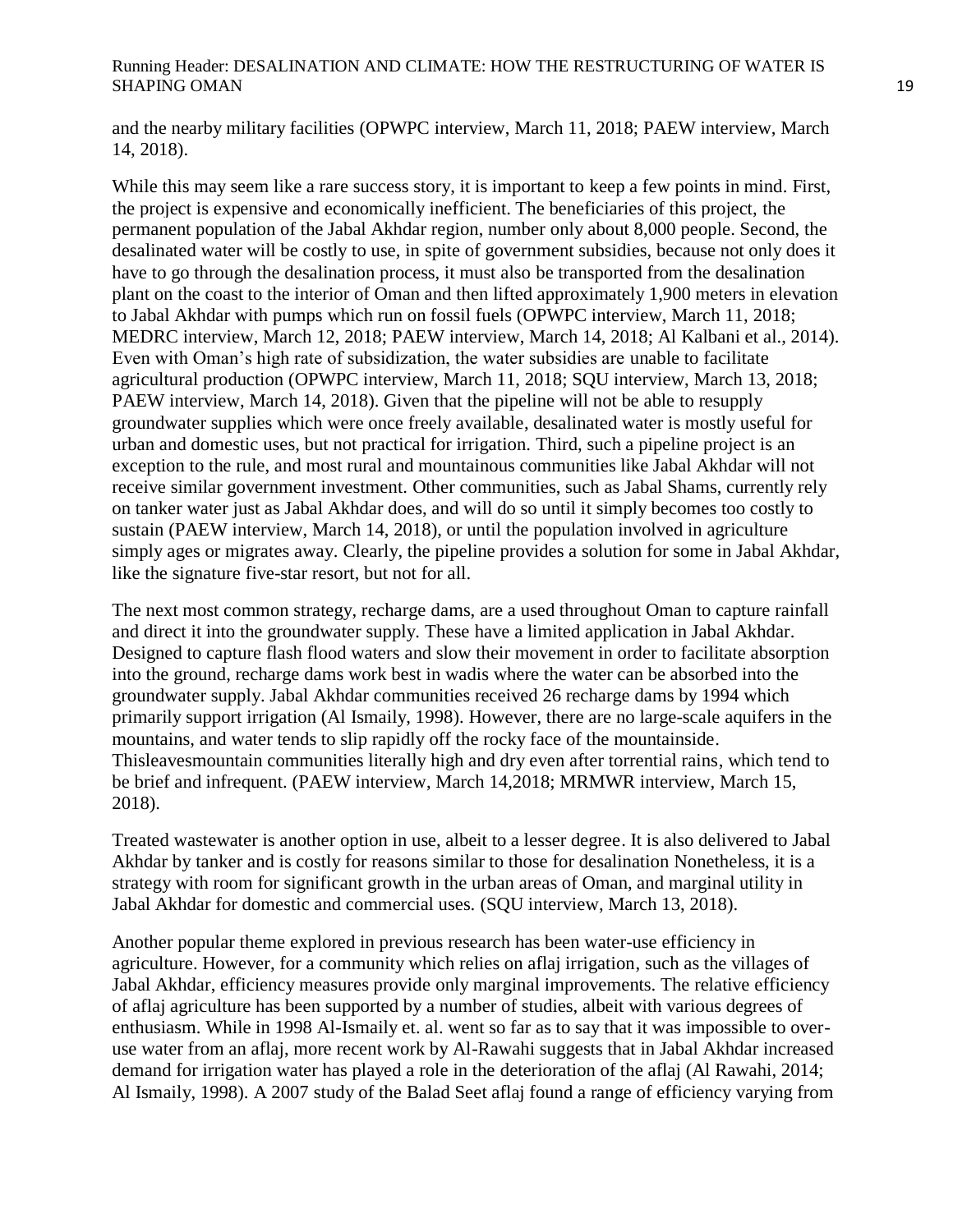60-90% (Siebert, 2007). Farmers are already engaged in adaptive behavior by adjusting their choice of crops in response to precipitation levels, but even this is not sufficient to keep the agricultural plots at capacity (Al Rawahi, 2014). Furthermore, while inefficiencies via pipeline losses would be worth addressing, this is also an approach which promises marginal benefit (Al Ismaily, 1998). The general consensus seems to suggest that while efforts could be made to increase the water efficiency of aflaj agriculture and slow its deterioration, the overall effect would not be enough to fully counteract the impact of climate change.

The fact is that even the most effective solutions which improve irrigation efficiency would result in the restructuring of the aflaj to such an extent that the social and cultural character of the aflaj is fundamentally altered. We can see similar restructuring already with the introduction of commodified water via desalinated or reclaimed wastewater. A system of water provision in exchange for money directly supplants and erases the community time-allotment system of management which forms the cornerstone of the aflaj as a social institution (Limbert, 2001). New technology options for agriculture which facilitates profitable agricultural production, such as greenhouses, root-delivery watering systems, and hydroponics, would render the architecture of the aflaj irrelevant, effectively supplanting aflaj technology (SQU interview, March 13, 2018; Al-Ismaily, 1998). Furthermore, the initial cost of transitioning to the new technology would require government support. While these technologies may be more efficient and economically viable, they would irreversibly change structure of water in Oman. This is important because the aflaj are not merely a technical object, they are also a social institution. Their disappearance will have consequences for the ways in which communities operate and individuals interact (Limbert, 2010).

Considering the current predictions for future precipitation trends in the northern mountains of Oman, it is likely that the aflaj are facing certain degradation in higher mountain elevations. Because of the particular vulnerability of these communities, they are positioned to act as an indicator for water scarcity in Oman. Decreased rainfall and groundwater degradation will necessitate changes in Omani agricultural practices if the Omani agricultural sector is to survive. However, these adaptations structurally threaten the aflaj, both as a technical object and as a way of life. Agriculture represents only 1.5% of Omani GDP, suggesting that the importance of agriculture, particularly the aflaj, lies in its social and cultural significance. As one SQU researcher pointed out, agriculture in Oman is increasingly not a for-profit endeavor, instead, "...it is based on history and culture," (SQU interview, March 13, 2018). This is particularly true for small-scale aflaj farming, as opposed to larger operations in the coastal areas. Officially, Oman places great emphasis on the reproduction of its cultural heritage, demonstrating that, on some level, these cultural and social practices also hold political importance in Oman.

#### **Conclusion**

In spite of notable efforts by the government of Oman, adaptation planning is reaching a stage in which the limits of human ability to control the environment is increasingly evident. In this paper we have focused on the way in which water scarcity is interacting with technological change in order to shape Omani adaptation efforts. As we discussed earlier, political ecology is a process in which the architecture of causality between environmental factors and human actions becomes increasingly complex as environment and human action mutually shape social, economic, and political dynamics (Mitchell, 2001). In Oman the complexity of this process is particularly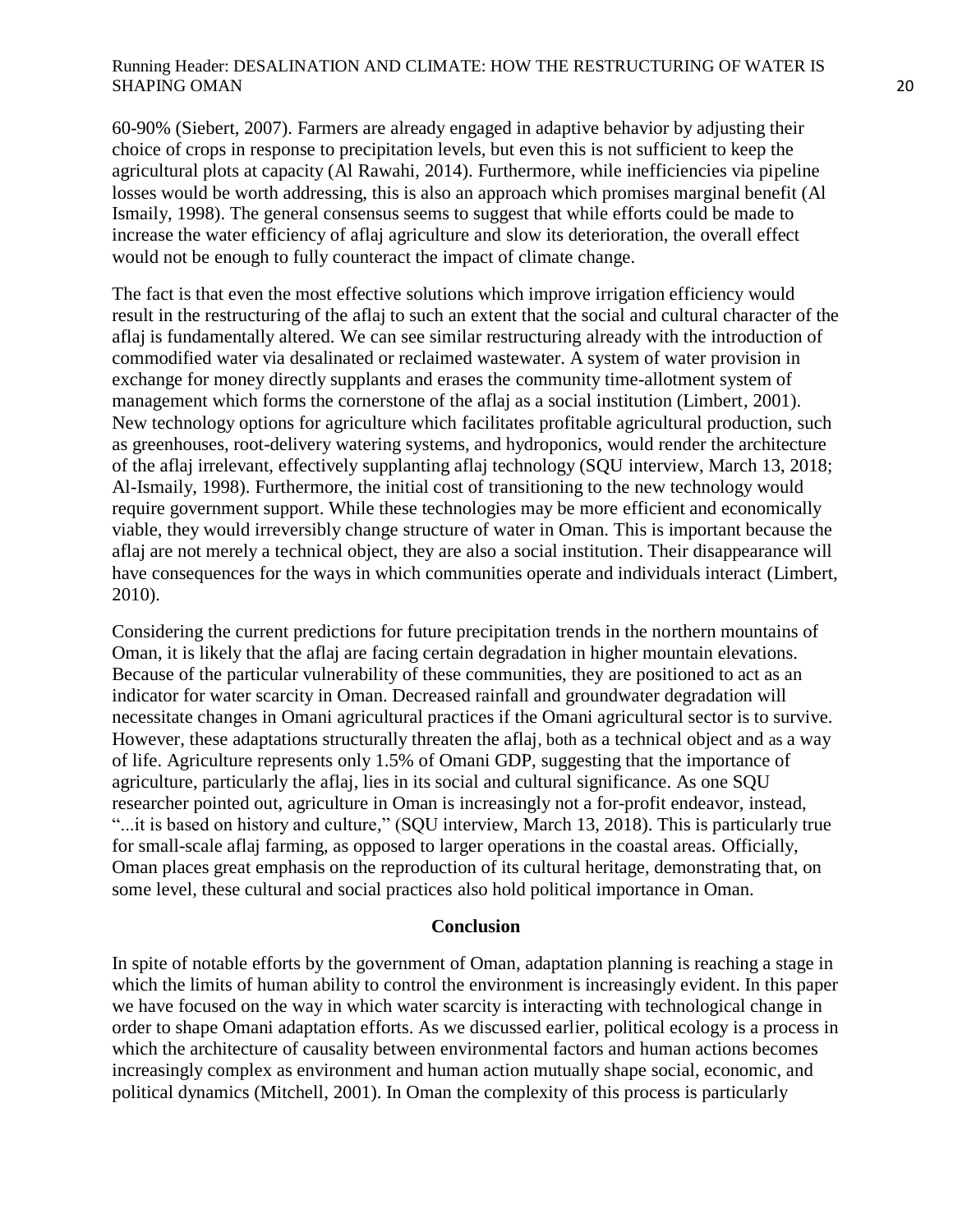evident, preventing easy classification under any one paradigm. In spite of a common perception that the GCC countries are living out a modernist fantasy in which humanity has transcended the limitations of nature, the story of water management in Oman aligns with Timothy Mitchell"s suggestion that, "As one unravels these interwoven forces, human agency appears less as a calculating intelligence directing social outcomes and more as the product of a series of alliances in which the human element is never wholly in control," (Mitchell, 2001, 20). Various iterations of adaptation in Oman reflect the continuing human effort to respond to, and shape the experience of, water scarcity in Oman. We conclude that technology, urbanization and the decline of the agricultural sector as a result of climate change is altering social structures and economic practices in Oman.

Due to the decline of aflaj agriculture as a result of climate change, Oman faces a weakened links to its historical and rural social structures. The changes observed in Jabal Akhdar ask us to consider the fate of the aflaj as groundwater supplies fail. What will it mean for the fabric of Omani society if aflaj become a luxury object based on social or cultural values rather than a living social institution? How does the value of the aflaj change if they are managed as a kind of national monument or commodified as tourist attractions? Both of these latter options would effectively displace the community and maintain the materiality of the aflaj without the attendant social heritage. Our research also raises questions about limits on the capacity of the Omani government to provide everything which is demanded of it (e.g. water). A combination of population entitlement and a weakened governing capacity raises interesting questions about the future nature of the social contract between Oman"s population and the government. Furthermore, if these limitations are observable for a country which is as well prepared and equipped to deal with climate change as Oman, we should be asking what will be become of other countries which are not positioned as favorably. With the wealth of scientific analysis now available to policy makers, we suggest that it is time to consider the deeper ramifications of climate change adaptation.

#### **Future Research**

Due to the limited time for our study there are some areas which we would have liked to explore further for this project but which we were unable to include. Most significantly, we would have liked to have spent more time in the Jabal Akhdar communities in order to interview local residents about their experiences. We would also like to expand our study area to other communities in the northern mountains, such as Balad Seet and Jabal Shams. A more in-depth approach which employs anthropological methods would enrich our findings. Also, we would have like to have met with several additional ministries and organizations (e.g. the Supreme Planning Council, Ministry of Agriculture, Ministry of Environment and Climate, the Aflaj Research Unit at the University of Nizwa) which are involved in water management processes in order to understand the strengths and weaknesses of Oman"s water bureaucracy more specifically. Our initial impressions suggest that a system which eases the flow of information and data between all parties involved in water management efforts, such as government agencies and public utilities, would help improve planning effectiveness (MRWMR interview, March 15, 2018). Finally, we would be interested to see research which clarifies the social linkages between rural and urban populations in Oman and the social importance of rural cultural practices in an urbanizing country.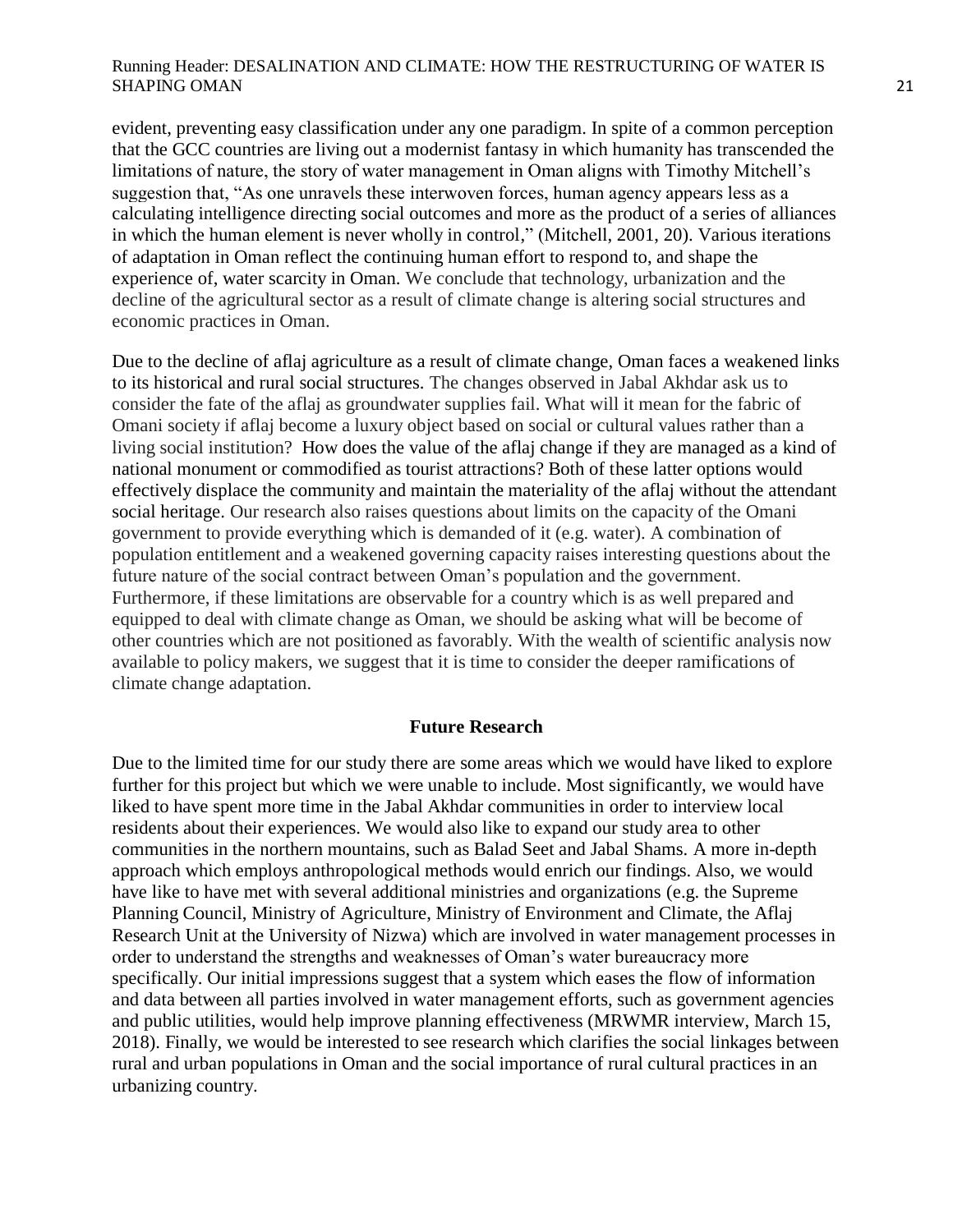#### Bibliography

- Abdulrazzak, M. J. (May, 1995). Water Supplies Versus Demand in Countries of Arabian Peninsula. *Journal of Water Resources Planning and Management*. 121(3), 227-234.
- Ahmed, M., & Choudri, B. S. (November, 2012). Climate Change in Oman: Current Knowledge and Way Forward. *Education, Business and Society: Contemporary Middle Eastern Issues*. 5(4), 228-236.
- Al Amin, N. (October, 2017). مستدامة بون مستدامة بيأتي من مصادر مع الاستهلاك من مستدامة الميام في المنطقة: 41 Akhbar. Accessed April 01, 2018. Retrieved from [https://www.al](https://www.al-akhbar.com/Community/238665)[akhbar.com/Community/238665](https://www.al-akhbar.com/Community/238665)
- Al Markaz Al Watani LiliHsa' Wa Alma'lumat, Sultanate Oman. ( المعركز الوطني للإحصاء والمعلومات ) عمان سلطىت(. Accessed April 15, 2018. Retrieved fro[m](https://www.ncsi.gov.om/Pages/NCSI.aspx) <https://www.ncsi.gov.om/Pages/NCSI.aspx>
- Al-Charaabi, Y., Al-Yahyai, S. (January, 2013). Projection of Future Changes in Rainfall and Temperature Patterns in Oman. *Journal of Earth Science & Climatic Change.* 4(5).
- Al-Ismaily, H., & Probert, D. (November, 1998). Water-Resource Facilities and Management Strategy for Oman. *Applied Energy*. 61(3), 125-146.
- Al-Kalbani, M. S., Price, M. F., Abahussain, S., Ahmed, M., & O'Higgins, T. (January, 2014). Vulnerability Assessment of Environmental and Climate Change Impacts on Water Resources in Al Jabal Al Akhdar, Sultanate of Oman. *Water (Switzerland)*. 6(10), 3118- 3135.
- Al-Kalbani, M. S., Price, M. F., Ahmed, M., Abahussain, A., & O"Higgins, T. (November, 2017). Environmental Quality Assessment of Groundwater Resources in Al Jabal Al Akhdar, Sultanate of Oman. *Applied Water Science*. 7(7), 3539-3552.
- Al-Rawahi, M. N., Brinkmann, K., Schlecht, E., & Buerkert, A.. (December, 2014). Effects of Changing Water Availability on Land Use in Irrigated Mountain Oases of Al Jabal Al Akhdar, Northern Oman. *Die Erde: Journal of the Geographical Society of Berlin*. 145(4), 197-211.
- Al-Sajwani. T. B. (January, 1998). The Desalination Plants of Oman: Past, Present and Future. *Desalination*. 120, 53-59.
- Al-Shibli, S. H. (October, 2014). Sultanate of Oman"s Strategy for Securing Water Resources. *11th Gulf Water Conference*. [PowerPoint slides]. Retrieved from [http://wstagcc.org/WSTA-11th-Gulf-Water-Conference/Oman-](http://wstagcc.org/WSTA-11th-Gulf-Water-Conference/Oman-Water_Resources_Strategy.pdf)[Water\\_Resources\\_Strategy.pdf](http://wstagcc.org/WSTA-11th-Gulf-Water-Conference/Oman-Water_Resources_Strategy.pdf)

Anderson, E. W (1986). Water Problems in the Sultanate of Oman. *GeoJournal*. 13(3), 269-273.

Bakker, K. (2011). Commons versus commodities: political ecologies of water privatization. In Global Political Ecology. Richard Peet, Paul Robbins, and Michael J. Watts, eds. New York: Routledge.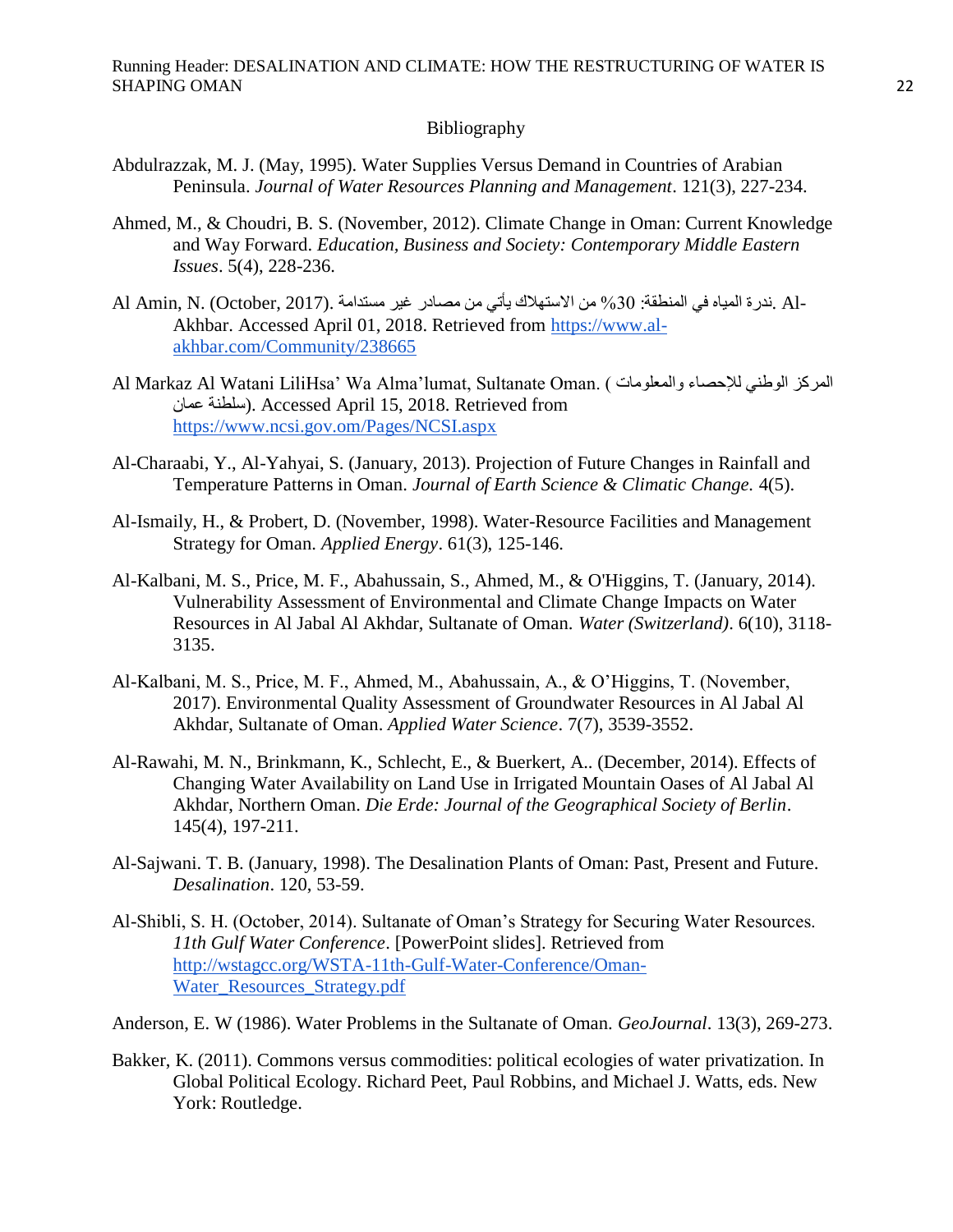- Berger, P. L., Kellner, H., & Berger, B. (1981). *The Homeless Mind: Modernization and Consciousness*. Harmondsworth, Middlesex: Penguin.
- Bin Badr Al-Thani, S. (December, 2016). Jafāf Falaj Al- ākhdhar Yuhadad Al-hayāt Fī Quriyat Al-'ayin. (جفاف فلج الأعور بالجبل الأخضر يهدد الحياة في قرية العين ) .Al-'ayin in the Green Mountain threatens life in the village of Al Ain). Accessed April 01, 2018. Retrieved from <http://2016.omandaily.om/?p=422178>
- Chatty, D. (January, 2016). Heritage Policies, Tourism and Pastoral Groups in the Sultanate of Oman. *Nomadic Peoples*. 20(2), 200-215.
- Clements, Frank A. (1980). *Oman the Reborn Land*. London: Longman.
- Dawood, A. A., Leidholdt, R. W. (July, 1986). Desalination: The Solution to Oman's Thirst. *Journal - American Water Works Association*. 78(7), 80-85.
- Eisenstadt, S. N. (1983) *Tradition, Change, and Modernity*. Krieger.
- Eriksen, S., & Lind, J. (January, 2009). Adaptation as a Political Process: Adjusting to Drought and Conflict in Kenya's Drylands. *Environmental Management*. 43(5), 817-835.
- Fussel, H., Klein, R.J.T. (2006). Climate Change Vulnerability Assessments: An Evolution of Conceptual Thinking. *Climatic Change*. 75(3), 301-329.
- Glacken, C.J. (1967). *Traces on the Rhodian Shore: Nature and Culture in Western Thought from Ancient Times to the End of the Eighteenth Century*. Berkeley: University of California Press.
- Gleick, P. H. (January, 2014). Water, Drought, Climate Change, and Conflict in Syria. *Weather, Climate, and Society*. 6(3), 331-340.
- Gleick, P. H. (September, 2017). Climate, Water, and Conflict: Commentary on Selby et al. 2017. *Political Geography*. 60, 248-250.
- Habib, M. "Iraq's Lack Of Water Is A Foreign Policy Problem, Ministers Say." *Niqash*, 2017, www.niqash.org/en/articles/politics/5844/iraq-s-lack-of-water-is-a-foreign-policyproblem-ministers-say.htm
- Hemesiri, K, Zekri S., Al Harthi R., Boughanmi, H. (2017). "Demand function Estimate for Residential Water in Oman." *International Journal of Water Resource Development*  33(6), 907-916.
- Hendrix, C. S. (September, 2017). A Comment on "Climate Change and the Syrian Civil War Revisited". *Political Geography*. 60, 251-252.
- Hey"ah Al-Amah Lilkahraba" Wa Al-Mayah. Public Authority for Electricity and Water (PAEW). Accessed May 10, 2018. Retrieved from <https://www.paew.gov.om/en/Home?lang=ar-om>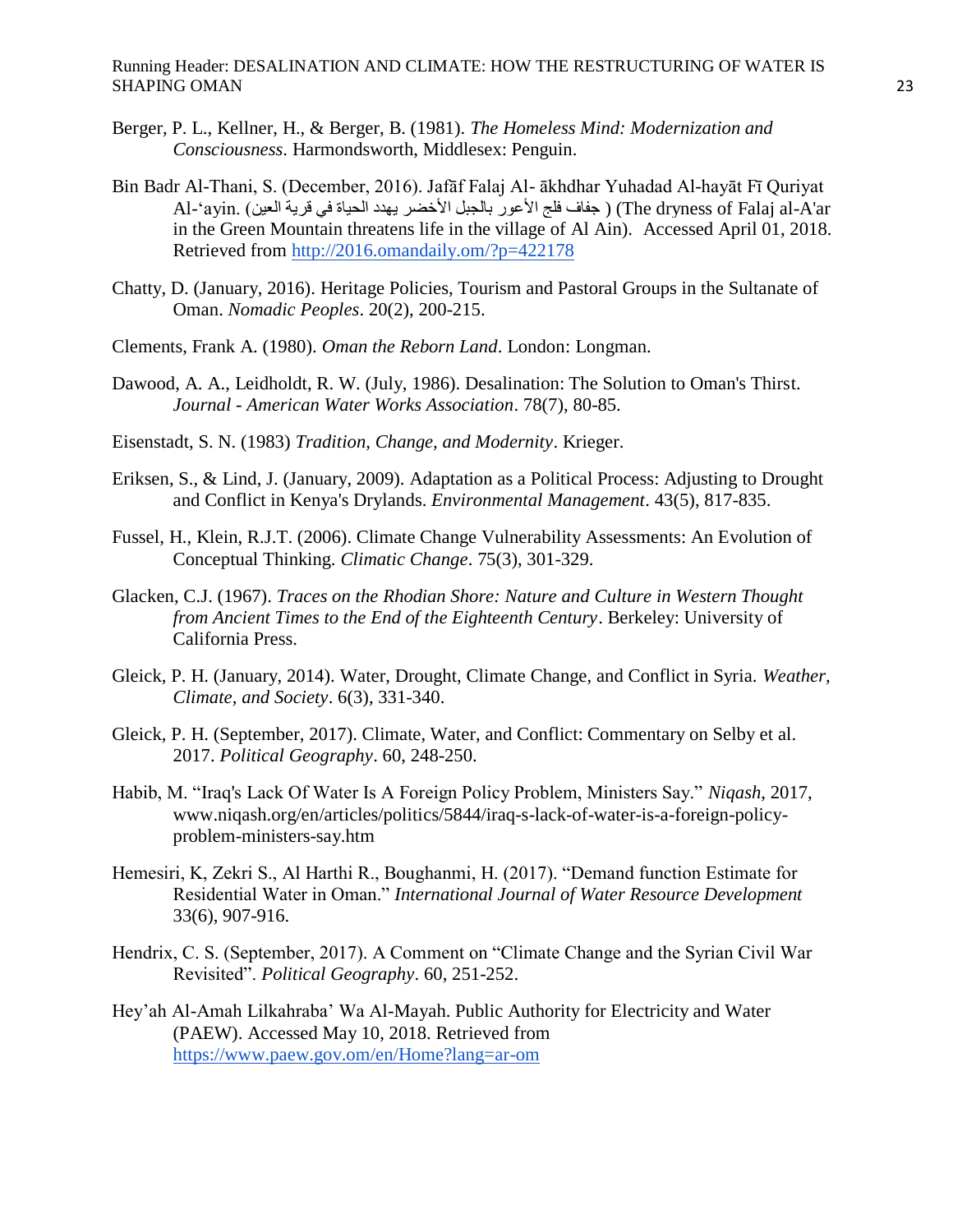- Howell, R.A., Capstick, S., Whitmarsh, L. (2016). Impacts of Adaptation and Responsibility Framings on Attitudes Towards Climate Change Mitigation. *Climatic Change*. 136. 445- 461.
- Intergovernmental Panel on Climate Change (IPCC). (2001) *Assessment Reports: Working Group II: Impacts, Adaptation and Vulnerability*. Third Assessment Report, Chapter 18.5. McCarthy, J.J., Canziani, O.F., Leary, N.A., Dokken, D.J., White K. S. (Eds.). Retrieved from:<http://www.ipcc.ch/ipccreports/tar/wg2/index.php?idp=650>
- Isaac, J. C. (2015). Modernization and Politics. *Perspectives on Politics*. 13(1), 1–6.
- Javeline, D. (2014). The Most Important Topic Political Scientists Are Not Studying: Adapting to Climate Change*. Perspectives on Politics*. 12(2), 420-434.
- Kelley, C.P., Mohtadi, S., Cane, M.A., Seager, R., & Kushnir, Y. (March, 2015). Climate change in the Fertile Crescent and Implications of the Recent Syrian drought. *Proceedings of the National Academy of Sciences*. 112(11), 3241-3246.
- Kelley, C., Mohtadi, S., Cane, M., Seager, R., & Kushnir, Y. (September, 2017). Commentary on the Syria Case: Climate as a Contributing Factor. *Political Geography*. 60, 245-247.
- KNOEMA. *Oman - Urban Population as a Share of Total Population*. World Data Atlas. Accessed April 8, 2018. Retrieved from https://knoema.com/atlas/Oman/Urbanpopulation
- Limbert, M. E. (2010). *In the time of oil: Piety, memory, and social life in an Omani town*. Stanford, Calif: Stanford University Press.
- Limbert, M.E. (2001). The Senses of Water in an Omani Town. *Social Text.* Duke University. 19(3), 35-55.
- Luedeling, E., Buerkert, A. (March, 2008). Effects of Land Use Changes on the Hydrological Sustainability of Mountain Oases in Northern Oman. *Plant and Soil : an International Journal on Plant-Soil Relationships, 304,* 1-20.
- Macrotrends.net. (2018). *WTI Crude Oil Prices - 10 Year Daily Chart*. Accessed May 10, 2018. Retrieved from http://www.macrotrends.net/2516/wti-crude-oil-prices-10-year-dailychart.
- Mashrua Haya Lil Mayah Biwilayah Bawsher. ( بىشر بىاليت للمياي حيا مشروع (Accessed April 01, 2018. Retrieved from<https://haya.om/ar/Pages/HayaProjects.aspx>
- MEED Business Review. (2017). *Oman Growth Hit by Low Oil Prices*. Retrieved from <https://www.meed.com/home/meed-business-review/mbr-june-2017/>
- Mitchell, T. (2001). *Rule of Experts: Egypt, Technopolitics, Modernity.* Berkeley: University of California Press.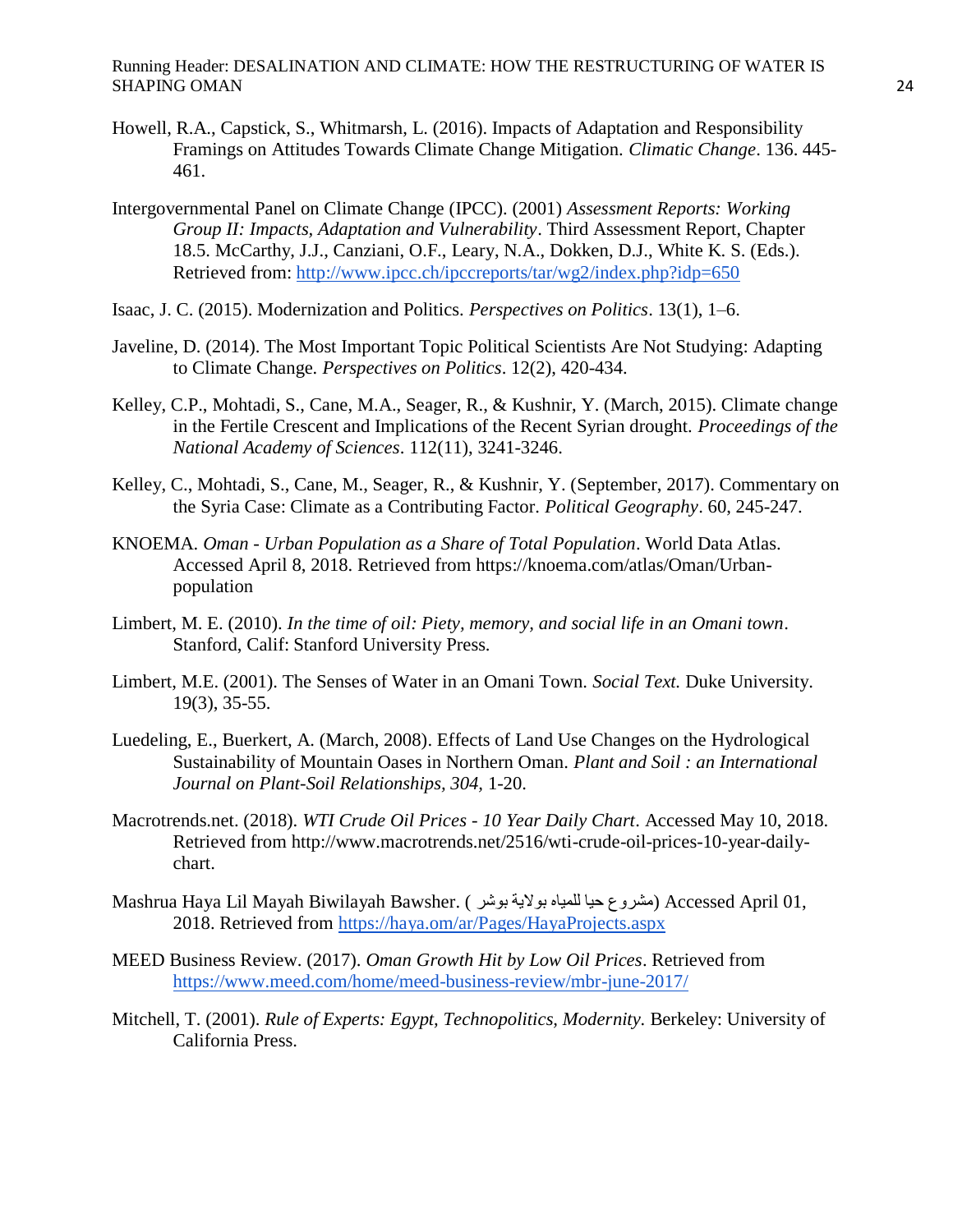- Moss, T. (August, 2013). Socio-Technical Change and the Politics of Urban Infrastructure: Managing Energy in Berlin Between Dictatorship and Democracy. *Urban Studies*. 51(7), 1432-1448.
- Muwafaq, R. (May, 2017). Jabal Al- ākhdhar Fī Sultanat 'Omān: Astkshāf Mā' Al-warid (Green Mountain in Oman: Exploring Rose Water). Retrieved from: <http://www.alquds.co.uk/?p=718661>
- Nawrotzki, R. J., DeWaard, J., Bakhtsiyarava, M., Trang Ha, J. *Climate Shocks and Rural-Urban Migration in Mexico: Exploring Nonlinearities and Thresholds*. Climatic Change. 140(2), 243–258.
- Oman Energy and Water Conference and Exhibition April 2019. Accessed April 01, 2018. Retrieved from<http://www.energyandwateroman.com/oman-water-wastewater.php>
- Peterson, J. E. (June, 2004). Oman: Three and a Half Decades of Change and Development. *Middle East Policy*. 11(2), 125-137.
- Piper, K. L. (2014). *The Price of Thirst: Global Water Inequality and the Coming Chaos*. University of Minnesota Press.
- Prabhu, C. 24 Percent Jump in Oil Sector"s Share of Nominal GDP in January-September 2017. *Oman Daily Observer.* Accessed April 7, 2018. Retrieved from [http://www.omanobserver.om/24-per-cent-jump-in-oil-sectors-share-of-nominal-gdp-in](http://www.omanobserver.om/24-per-cent-jump-in-oil-sectors-share-of-nominal-gdp-in-january-september-2017/)[january-september-2017/](http://www.omanobserver.om/24-per-cent-jump-in-oil-sectors-share-of-nominal-gdp-in-january-september-2017/)
- Pridham, B.R. (2016). *Oman: Economic, Social and Strategic Developments*. Routledge Library Editions, Society of the Middle East Series. Taylor & Francis Group.
- Reuters Staff. (January, 2018). MIDEAST DEBT Oman Issues Largest Bond as Rising Oil Prices Cheer Gulf Investors. Reuters. Accessed May 10, 2018. Retrieved from [https://www.reuters.com/article/oman-bond/mideast-debt-oman-issues-largest-bond-as](https://www.reuters.com/article/oman-bond/mideast-debt-oman-issues-largest-bond-as-rising-oil-prices-cheer-gulf-investors-idUSL8N1P62Q9)[rising-oil-prices-cheer-gulf-investors-idUSL8N1P62Q9](https://www.reuters.com/article/oman-bond/mideast-debt-oman-issues-largest-bond-as-rising-oil-prices-cheer-gulf-investors-idUSL8N1P62Q9)
- Rubenstein, M. (2011). *Public Works: Infrastructure, Irish Modernism, and the Postcolonial*. University of Notre Dame Press.
- Schwartzstein, P. (November, 2017). "Climate Change and Water Woes Drove ISIS Recruiting in Iraq." *National Geographic*, National Geographic Society. Retrieved from [https://news.nationalgeographic.com/2017/11/climate-change-drought-drove-isis](https://news.nationalgeographic.com/2017/11/climate-change-drought-drove-isis-terrorist-recruiting-iraq/)[terrorist-recruiting-iraq/](https://news.nationalgeographic.com/2017/11/climate-change-drought-drove-isis-terrorist-recruiting-iraq/)
- Selby, J., Dahi, O. S., Frohlich, C., Frohlich, C., & Hulme, M. (September, 2017). Climate Change and the Syrian Civil War Revisited. *Political Geography*. 60, 232-244.
- Selby, J., Dahi, O., Fröhlich, C., & Hulme, M. (September, 2017). Climate Change and the Syrian Civil War Revisited: A Rejoinder. *Political Geography*. 60, 253-255.